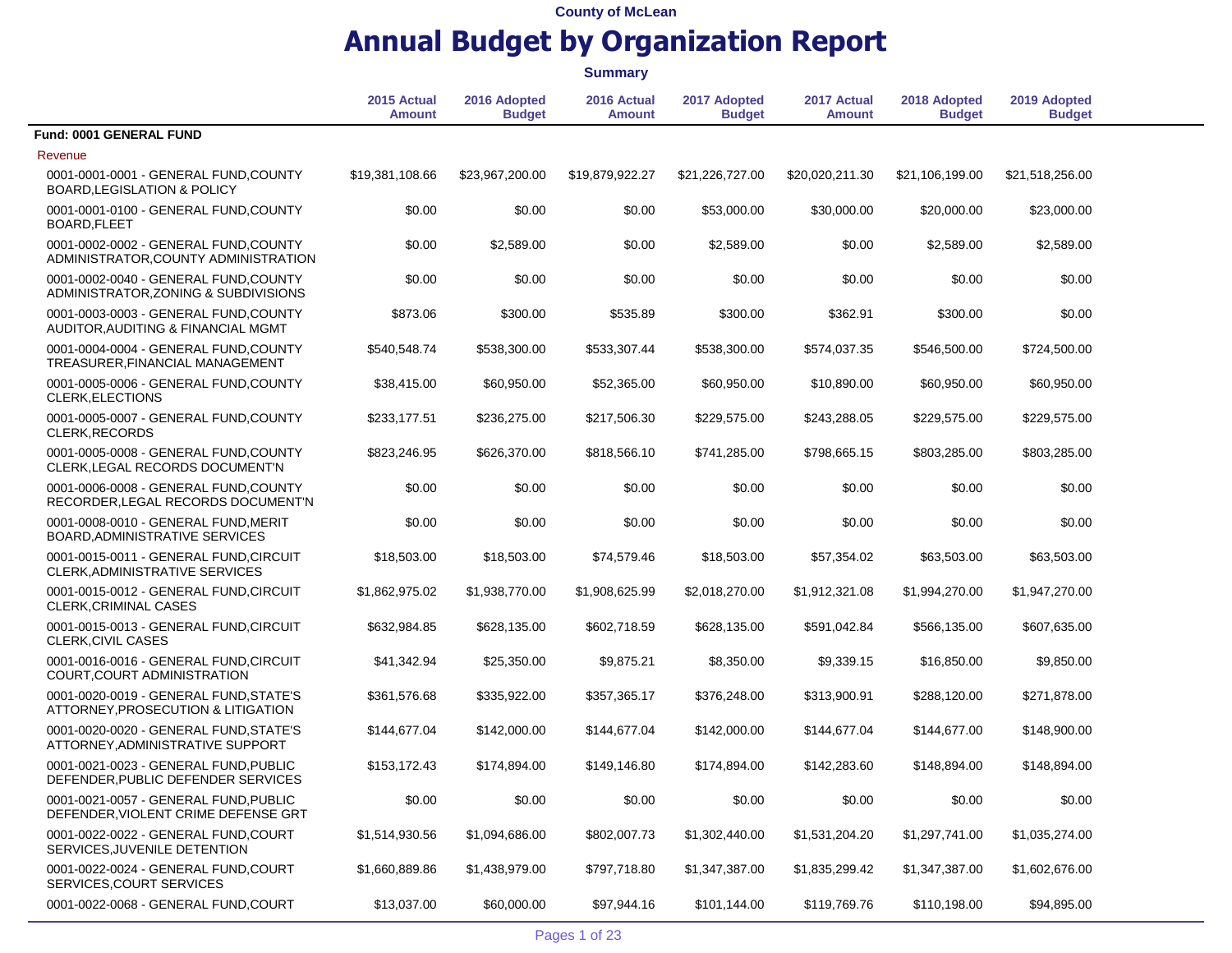### **Annual Budget by Organization Report**

| SERVICES, PRETRIAL                                                                   |              |              |              |              |                |              |              |
|--------------------------------------------------------------------------------------|--------------|--------------|--------------|--------------|----------------|--------------|--------------|
| 0001-0022-0076 - GENERAL FUND.COURT<br>SERVICES, RECOVERY COURT GRANT                | \$0.00       | \$0.00       | \$0.00       | \$0.00       | \$0.00         | \$0.00       | \$0.00       |
| 0001-0022-0093 - GENERAL FUND, COURT<br>SERVICES, Adult Treatment SAMHSA Grant CS    | \$278,173.83 | \$324,992.00 | \$247,576.47 | \$324,992.00 | \$321,031.29   | \$324,992.00 | \$0.00       |
| 0001-0022-0094 - GENERAL FUND.COURT<br>SERVICES, Adult Redeploy Grant                | \$90,083.06  | \$75,685.00  | \$26,123.30  | \$44,392.00  | \$20,664.47    | \$88,905.00  | \$113,905.00 |
| 0001-0022-0095 - GENERAL FUND, COURT<br>SERVICES, Juvenile Redeploy Grant            | \$72,287.13  | \$80,466.00  | \$136,392.80 | \$0.00       | \$0.00         | \$0.00       | \$0.00       |
| 0001-0022-0103 - GENERAL FUND, COURT<br>SERVICES, Veteran's Court                    | \$0.00       | \$0.00       | \$0.00       | \$0.00       | \$0.00         | \$0.00       | \$350,436.00 |
| 0001-0029-0027 - GENERAL<br>FUND, SHERIFF, LAW ENFORCEMENT<br><b>OPERATION</b>       | \$277,797.12 | \$267,500.00 | \$267,381.14 | \$273,800.00 | \$277,512.82   | \$228,300.00 | \$275,274.00 |
| 0001-0029-0028 - GENERAL<br>FUND, SHERIFF, CRIMINAL INVESTIGATIONS                   | \$0.00       | \$0.00       | \$0.00       | \$0.00       | \$0.00         | \$0.00       | \$11,025.00  |
| 0001-0029-0029 - GENERAL<br>FUND, SHERIFF, ADMINISTRATIVE SERVICES                   | \$525,356.24 | \$440,951.00 | \$480,117.63 | \$513,614.00 | \$1,326,623.25 | \$463,350.00 | \$392,168.00 |
| 0001-0029-0031 - GENERAL<br>FUND, SHERIFF, JAIL OPERATIONS                           | \$178,324.32 | \$210,400.00 | \$161,945.17 | \$164,710.00 | \$174,782.06   | \$182,111.00 | \$228,832.00 |
| 0001-0029-0032 - GENERAL<br>FUND, SHERIFF, SUPPORT SERVICES                          | \$0.00       | \$0.00       | \$0.00       | \$0.00       | \$0.00         | \$0.00       | \$0.00       |
| 0001-0029-0033 - GENERAL<br>FUND, SHERIFF, FLEET MANAGEMENT                          | \$3,425.40   | \$5,000.00   | \$5,561.70   | \$5,500.00   | \$7,398.27     | \$6,300.00   | \$9,000.00   |
| 0001-0029-0034 - GENERAL<br>FUND, SHERIFF, ALCOHOL SAFETY GRANT                      | \$0.00       | \$0.00       | \$0.00       | \$0.00       | \$0.00         | \$0.00       | \$0.00       |
| 0001-0029-0052 - GENERAL<br>FUND, SHERIFF, EMA OPERATIONS                            | \$0.00       | \$0.00       | \$0.00       | \$70,963.00  | \$26,745.52    | \$70,963.00  | \$75,138.00  |
| 0001-0031-0038 - GENERAL<br>FUND, CORONER, INVESTIGATIONS &<br><b>INQUESTS</b>       | \$122,455.75 | \$94,100.00  | \$123,044.66 | \$112,500.00 | \$124,230.49   | \$103,500.00 | \$106,500.00 |
| 0001-0032-0039 - GENERAL FUND, Animal<br>Control, EMA TECH SUPPORT                   | \$0.00       | \$0.00       | \$0.00       | \$0.00       | \$0.00         | \$0.00       | \$0.00       |
| 0001-0032-0065 - GENERAL FUND, Animal<br>Control, ANIMAL CONTROL                     | \$876,961.00 | \$414,402.00 | \$444,193.80 | \$583,416.00 | \$583,047.05   | \$629,110.00 | \$633,332.00 |
| 0001-0032-0066 - GENERAL FUND, Animal<br>Control, MUNICIPAL WARDEN/AN.CONTR          | \$157,809.00 | \$178,006.00 | \$149,081.00 | \$163,492.00 | \$180,225.00   | \$167,999.00 | \$173,196.00 |
| 0001-0038-0040 - GENERAL FUND, BUILDING &<br>ZONING, ZONING & SUBDIVISIONS           | \$52,086.21  | \$69,980.00  | \$46,563.20  | \$279,780.00 | \$182,308.32   | \$450,780.00 | \$498,080.00 |
| 0001-0040-0042 - GENERAL FUND, PARKS &<br>RECREATION, PARK OPERATIONS                | \$26,520.42  | \$23,500.00  | \$20,000.00  | \$23,500.00  | \$26,867.70    | \$23,500.00  | \$3,500.00   |
| 0001-0040-0043 - GENERAL FUND, PARKS &<br>RECREATION, RECREATIONAL SERVICES          | \$403,231.96 | \$454,260.00 | \$426,137.83 | \$471,500.00 | \$414,710.22   | \$481,500.00 | \$493,000.00 |
| 0001-0041-0022 - GENERAL FUND, FACILITIES<br>MANAGEMENT, JUVENILE DETENTION          | \$763.62     | \$0.00       | \$225,080.65 | \$203,895.00 | \$37.29        | \$193,235.00 | \$232,554.00 |
| 0001-0041-0045 - GENERAL FUND, FACILITIES<br>MANAGEMENT, METRO COMMUNICATION<br>CTR. | \$63,475.93  | \$114,477.00 | \$88,464.24  | \$115,389.00 | \$81,986.40    | \$126,224.00 | \$144,788.00 |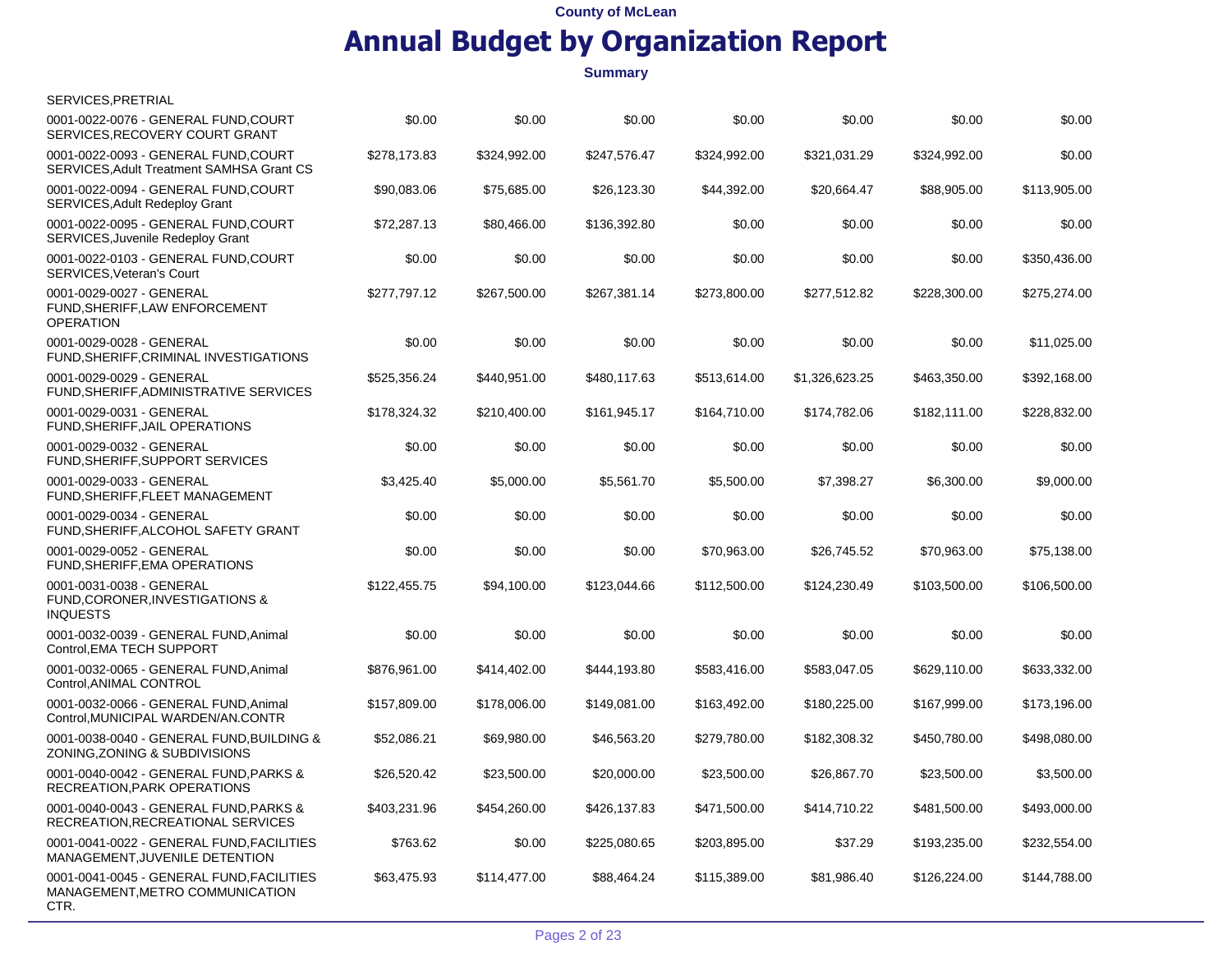|                                                                                       |                 |                 | <b>Summary</b>  |                 |                 |                 |                 |
|---------------------------------------------------------------------------------------|-----------------|-----------------|-----------------|-----------------|-----------------|-----------------|-----------------|
| 0001-0041-0046 - GENERAL FUND FACILITIES<br>MANAGEMENT, 200 W. Front Street Building  | \$511,948.42    | \$524,460.00    | \$441,016.38    | \$466,902.00    | \$413,321.23    | \$494,054.00    | \$801,424.00    |
| 0001-0041-0049 - GENERAL FUND FACILITIES<br>MANAGEMENT, COURTHOUSE                    | \$177,975.97    | \$137,616.00    | \$147,615.96    | \$141,794.00    | \$141,794.00    | \$161,921.00    | \$184,070.00    |
| 0001-0041-0050 - GENERAL FUND, FACILITIES<br>MANAGEMENT, LAW & JUSTICE BUILDING       | \$2,174,512.23  | \$1,778,142.00  | \$2,129,663.51  | \$1,856,546.00  | \$2,024,920.98  | \$1,810,735.00  | \$1,818,180.00  |
| 0001-0041-0051 - GENERAL FUND, FACILITIES<br>MANAGEMENT, FAIRVIEW BUILDING MAINT.     | \$0.00          | \$0.00          | \$0.00          | \$1,200.00      | \$0.00          | \$12,948.00     | \$17,100.00     |
| 0001-0041-0065 - GENERAL FUND, FACILITIES<br>MANAGEMENT, ANIMAL CONTROL               | \$0.00          | \$0.00          | \$0.00          | \$0.00          | \$0.00          | \$0.00          | \$56,613.00     |
| 0001-0041-0115 - GENERAL FUND, FACILITIES<br>MANAGEMENT, GOVERNMENT CENTER            | \$765,314.04    | \$671,790.00    | \$710,895.00    | \$665,308.00    | \$666,660.98    | \$786,408.00    | \$679,102.00    |
| 0001-0043-0047 - GENERAL<br>FUND, INFORMATION SERVICES, DATA<br><b>PROCESSING</b>     | \$233,457.66    | \$210,430.00    | \$167,634.20    | \$299,827.00    | \$231,748.65    | \$303,743.00    | \$266,741.00    |
| 0001-0043-0048 - GENERAL<br>FUND, INFORMATION SERVICES, Records<br>Management         | \$0.00          | \$0.00          | \$0.00          | \$0.00          | \$0.00          | \$0.00          | \$0.00          |
| 0001-0043-0107 - GENERAL<br>FUND, INFORMATION SERVICES, County GIS                    | \$0.00          | \$0.00          | \$0.00          | \$175,000.00    | \$175,229.99    | \$279,798.00    | \$135,660.00    |
| 0001-0047-0052 - GENERAL FUND, EMA, EMA<br><b>OPERATIONS</b>                          | \$62,646.77     | \$78,563.00     | \$78,139.01     | \$0.00          | \$0.00          | \$0.00          | \$0.00          |
| 0001-0048-0053 - GENERAL<br>FUND, BLOOMINGTON ELECTION COM., CITY<br><b>ELECTIONS</b> | \$0.00          | \$100,000.00    | \$0.00          | \$100,000.00    | \$50,000.00     | \$100,000.00    | \$100,000.00    |
| 0001-0049-0054 - GENERAL<br>FUND, ASSESSMENT OFFICE, PROPERTY<br>ASSESS/RVW/SUPV.     | \$72,744.41     | \$74,328.00     | \$74,309.28     | \$75,812.00     | \$75,475.16     | \$77,040.00     | \$77,311.00     |
| Revenue Totals                                                                        | \$34,548,809.79 | \$37,618,271.00 | \$33,043,798.88 | \$36,103,929.00 | \$35,861,967.92 | \$36,314,589.00 | \$37,169,859.00 |
| <b>Expenditures</b>                                                                   |                 |                 |                 |                 |                 |                 |                 |
| 0001-0001-0001 - GENERAL FUND, COUNTY<br><b>BOARD, LEGISLATION &amp; POLICY</b>       | \$3,098,154.63  | \$4,034,340.00  | \$1,599,321.55  | \$1,542,698.00  | \$1,679,188.80  | \$1,526,297.00  | \$1,844,619.00  |
| 0001-0001-0100 - GENERAL FUND, COUNTY<br>BOARD, FLEET                                 | \$101,571.94    | \$118,000.00    | \$99,289.92     | \$162,100.00    | \$129,365.00    | \$114,000.00    | \$139,500.00    |
| 0001-0002-0002 - GENERAL FUND, COUNTY<br>ADMINISTRATOR, COUNTY ADMINISTRATION         | \$533,567.07    | \$631,029.00    | \$645,165.47    | \$678,202.00    | \$623,558.70    | \$598,344.00    | \$617,969.00    |
| 0001-0002-0040 - GENERAL FUND.COUNTY<br>ADMINISTRATOR, ZONING & SUBDIVISIONS          | \$0.00          | \$0.00          | \$0.00          | \$0.00          | \$0.00          | \$0.00          | \$0.00          |
| 0001-0003-0003 - GENERAL FUND, COUNTY<br>AUDITOR, AUDITING & FINANCIAL MGMT           | \$302,274.58    | \$316,706.00    | \$296,894.58    | \$326,963.00    | \$318,012.90    | \$156,012.00    | \$174,021.00    |
| 0001-0004-0004 - GENERAL FUND, COUNTY<br>TREASURER, FINANCIAL MANAGEMENT              | \$391,062.83    | \$417,147.00    | \$396,354.91    | \$431,340.00    | \$398,443.49    | \$428,125.00    | \$422,090.00    |
| 0001-0004-0005 - GENERAL FUND, COUNTY<br><b>TREASURER, Accounts Payable</b>           | \$0.00          | \$0.00          | \$0.00          | \$0.00          | \$0.00          | \$173,388.00    | \$160,559.00    |
| 0001-0005-0006 - GENERAL FUND, COUNTY<br>CLERK, ELECTIONS                             | \$682,437.97    | \$682,050.00    | \$923,614.23    | \$596,467.00    | \$498,207.71    | \$732,567.00    | \$732,502.00    |
| 0001-0005-0007 - GENERAL FUND, COUNTY                                                 | \$268,542.74    | \$269,293.00    | \$313,795.98    | \$321,784.00    | \$311,151.64    | \$319,060.00    | \$323,749.00    |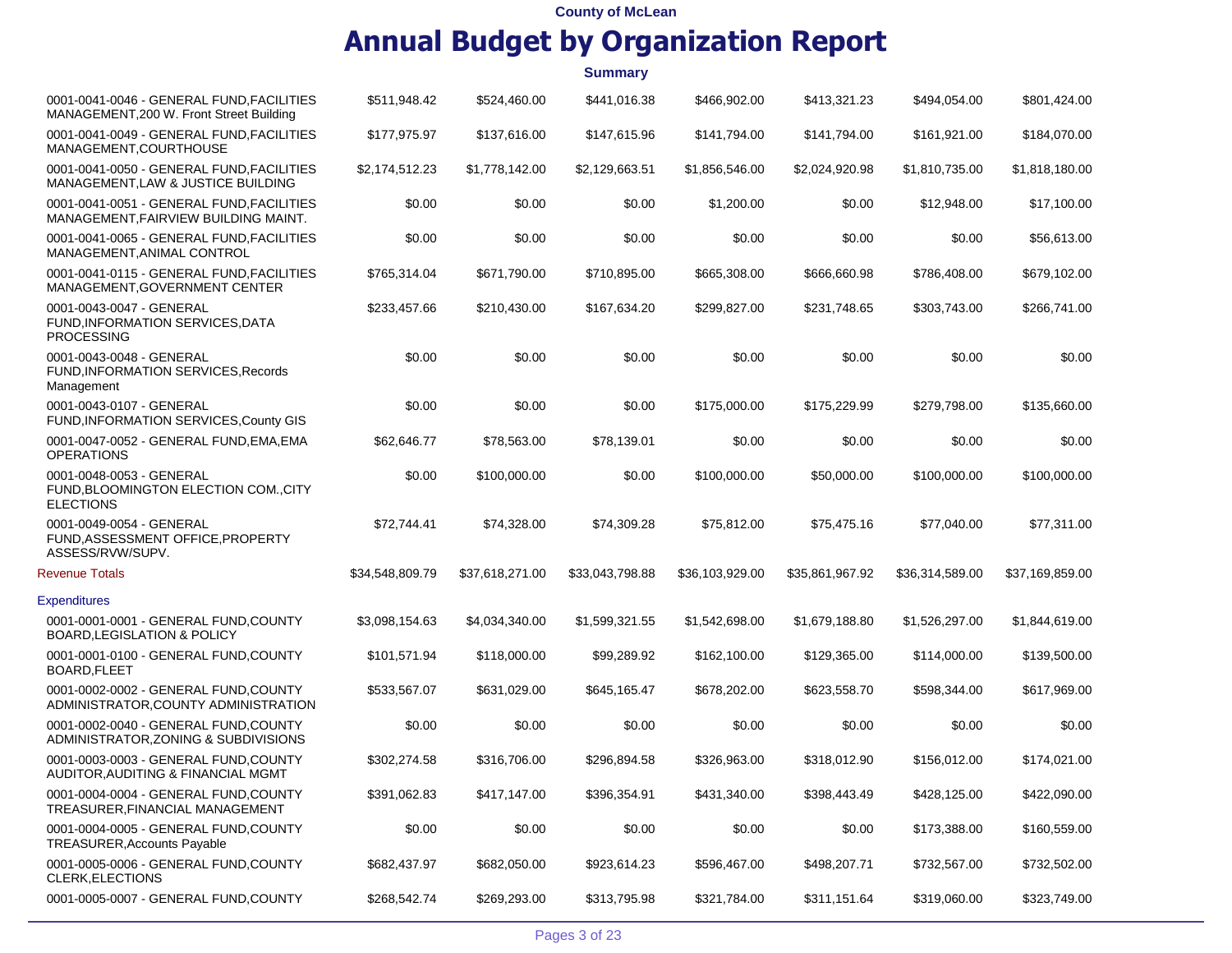### **Annual Budget by Organization Report**

| <b>CLERK, RECORDS</b>                                                             |                |                |                |                |                |                |                |
|-----------------------------------------------------------------------------------|----------------|----------------|----------------|----------------|----------------|----------------|----------------|
| 0001-0005-0008 - GENERAL FUND, COUNTY<br>CLERK, LEGAL RECORDS DOCUMENT'N          | \$178,137.63   | \$225,253.00   | \$190,110.09   | \$229,743.00   | \$212,756.72   | \$190,338.00   | \$195,112.00   |
| 0001-0006-0008 - GENERAL FUND, COUNTY<br>RECORDER, LEGAL RECORDS DOCUMENT'N       | \$0.00         | \$0.00         | \$0.00         | \$0.00         | \$0.00         | \$0.00         | \$0.00         |
| 0001-0008-0010 - GENERAL FUND, MERIT<br>BOARD, ADMINISTRATIVE SERVICES            | \$12,745.25    | \$16,900.00    | \$7,922.83     | \$16,900.00    | \$9.856.64     | \$16,188.00    | \$16,204.00    |
| 0001-0015-0011 - GENERAL FUND, CIRCUIT<br>CLERK, ADMINISTRATIVE SERVICES          | \$674,048.62   | \$760,825.00   | \$718,422.10   | \$759,730.00   | \$715,680.11   | \$760,760.00   | \$765,973.00   |
| 0001-0015-0012 - GENERAL FUND, CIRCUIT<br>CLERK, CRIMINAL CASES                   | \$951,009.78   | \$1,094,453.00 | \$999,967.49   | \$1,125,399.00 | \$1,063,727.50 | \$1,053,043.00 | \$1,039,039.00 |
| 0001-0015-0013 - GENERAL FUND, CIRCUIT<br>CLERK, CIVIL CASES                      | \$379,375.54   | \$432,771.00   | \$387,788.35   | \$433,659.00   | \$386,208.15   | \$403,809.00   | \$456,438.00   |
| 0001-0016-0016 - GENERAL FUND, CIRCUIT<br>COURT, COURT ADMINISTRATION             | \$1,010,632.38 | \$1,157,796.00 | \$1,024,512.56 | \$1,117,787.00 | \$1,030,133.75 | \$1,072,543.00 | \$1,008,741.00 |
| 0001-0018-0017 - GENERAL FUND, JURY<br>COMMISSION, JUROR SELECTION & ADMIN.       | \$116,258.12   | \$123,722.00   | \$113,559.00   | \$127,007.00   | \$114,110.80   | \$124,444.00   | \$120,037.00   |
| 0001-0020-0019 - GENERAL FUND, STATE'S<br>ATTORNEY, PROSECUTION & LITIGATION      | \$2,244,809.97 | \$2,367,863.00 | \$2,380,980.12 | \$2,493,423.00 | \$2,454,635.74 | \$2,411,125.00 | \$2,497,884.00 |
| 0001-0020-0020 - GENERAL FUND, STATE'S<br>ATTORNEY, ADMINISTRATIVE SUPPORT        | \$234,791.70   | \$246,789.00   | \$240,968.51   | \$246,724.00   | \$240,936.41   | \$244,197.00   | \$222,094.00   |
| 0001-0021-0023 - GENERAL FUND.PUBLIC<br>DEFENDER, PUBLIC DEFENDER SERVICES        | \$1,722,508.56 | \$1,867,226.00 | \$1,807,790.15 | \$1,940,083.00 | \$1,856,378.23 | \$1,926,977.00 | \$1,888,155.00 |
| 0001-0021-0057 - GENERAL FUND, PUBLIC<br>DEFENDER, VIOLENT CRIME DEFENSE GRT      | \$0.00         | \$0.00         | \$0.00         | \$0.00         | \$0.00         | \$0.00         | \$0.00         |
| 0001-0022-0022 - GENERAL FUND, COURT<br>SERVICES, JUVENILE DETENTION              | \$1,388,756.35 | \$1,472,089.00 | \$1,425,069.37 | \$1,556,131.00 | \$1,453,567.91 | \$1,555,705.00 | \$1,522,599.00 |
| 0001-0022-0024 - GENERAL FUND, COURT<br>SERVICES, COURT SERVICES                  | \$2,252,220.77 | \$2,427,064.00 | \$2,313,509.49 | \$2,495,058.00 | \$2,604,958.92 | \$2,632,023.00 | \$2,712,638.00 |
| 0001-0022-0068 - GENERAL FUND, COURT<br>SERVICES, PRETRIAL                        | \$162,146.34   | \$257,950.00   | \$263,628.17   | \$277,634.00   | \$270,485.32   | \$280,658.00   | \$287,417.00   |
| 0001-0022-0076 - GENERAL FUND, COURT<br>SERVICES, RECOVERY COURT GRANT            | \$0.00         | \$0.00         | \$0.00         | \$0.00         | \$0.00         | \$0.00         | \$0.00         |
| 0001-0022-0093 - GENERAL FUND, COURT<br>SERVICES, Adult Treatment SAMHSA Grant CS | \$280,974.04   | \$324,992.00   | \$238,052.45   | \$324,840.00   | \$307,340.72   | \$322,214.00   | \$0.00         |
| 0001-0022-0094 - GENERAL FUND, COURT<br>SERVICES, Adult Redeploy Grant            | \$100,128.25   | \$125,336.00   | \$22,841.09    | \$44,392.00    | \$38,100.42    | \$88,905.00    | \$113,534.00   |
| 0001-0022-0095 - GENERAL FUND.COURT<br>SERVICES, Juvenile Redeploy Grant          | \$151,163.54   | \$74,327.00    | \$66,603.29    | \$0.00         | \$250.00       | \$0.00         | \$0.00         |
| 0001-0022-0103 - GENERAL FUND, COURT<br>SERVICES, Veteran's Court                 | \$0.00         | \$0.00         | \$0.00         | \$0.00         | \$0.00         | \$0.00         | \$350,436.00   |
| 0001-0029-0027 - GENERAL<br>FUND, SHERIFF, LAW ENFORCEMENT<br><b>OPERATION</b>    | \$2,596,066.25 | \$2,505,849.00 | \$2,917,720.26 | \$2,560,005.00 | \$2,902,466.33 | \$2,621,567.00 | \$2,598,848.00 |
| 0001-0029-0028 - GENERAL<br>FUND, SHERIFF, CRIMINAL INVESTIGATIONS                | \$440,819.77   | \$583,302.00   | \$503,913.25   | \$609,061.00   | \$496,503.27   | \$620,751.00   | \$622,257.00   |
| 0001-0029-0029 - GENERAL                                                          | \$983,046.85   | \$1,368,371.00 | \$1,096,377.41 | \$1,388,497.00 | \$1,986,270.42 | \$1,295,266.00 | \$1,317,957.00 |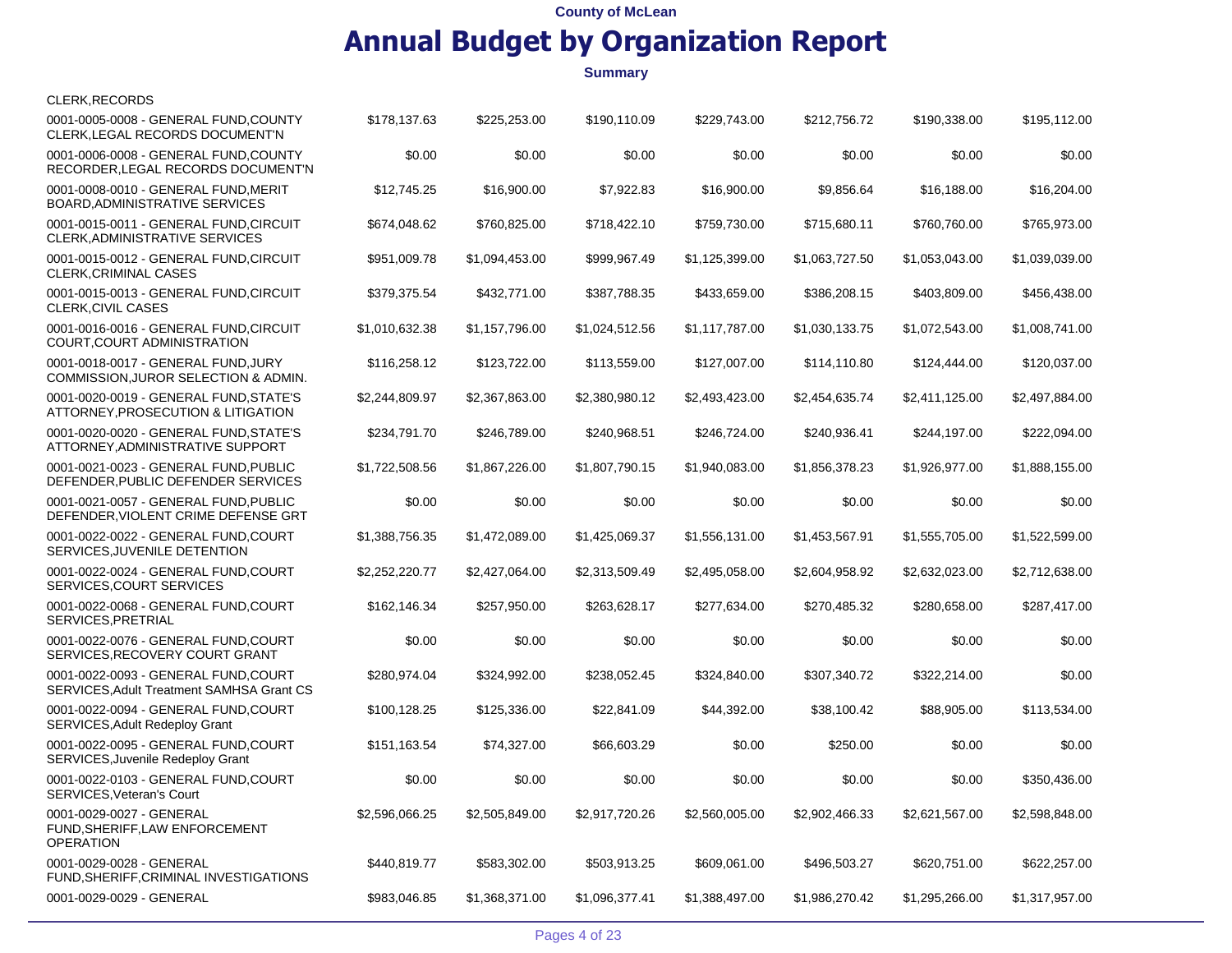### **Annual Budget by Organization Report**

| FUND, SHERIFF, ADMINISTRATIVE SERVICES                                                |                |                |                |                |                |                |                |
|---------------------------------------------------------------------------------------|----------------|----------------|----------------|----------------|----------------|----------------|----------------|
| 0001-0029-0030 - GENERAL<br>FUND, SHERIFF, RECORDS & DATA<br><b>PROCESSING</b>        | \$0.00         | \$0.00         | \$0.00         | \$0.00         | \$0.00         | \$0.00         | \$0.00         |
| 0001-0029-0031 - GENERAL<br>FUND, SHERIFF, JAIL OPERATIONS                            | \$4,715,220.68 | \$4,821,438.00 | \$4,942,592.37 | \$4,973,911.00 | \$5,107,874.36 | \$5,214,525.00 | \$5,393,746.00 |
| 0001-0029-0032 - GENERAL<br>FUND, SHERIFF, SUPPORT SERVICES                           | \$0.00         | \$0.00         | \$0.00         | \$0.00         | \$0.00         | \$0.00         | \$0.00         |
| 0001-0029-0033 - GENERAL<br>FUND, SHERIFF, FLEET MANAGEMENT                           | \$173,366.12   | \$248,780.00   | \$195,270.67   | \$222,064.00   | \$226,831.97   | \$216,351.00   | \$217,013.00   |
| 0001-0029-0052 - GENERAL<br>FUND, SHERIFF, EMA OPERATIONS                             | \$0.00         | \$0.00         | \$0.00         | \$181,675.00   | \$131,479.18   | \$154,839.00   | \$146,055.00   |
| 0001-0031-0038 - GENERAL<br>FUND, CORONER, INVESTIGATIONS &<br><b>INQUESTS</b>        | \$649,914.72   | \$569,175.00   | \$564,696.58   | \$558,816.00   | \$625,805.45   | \$588,497.00   | \$604,092.00   |
| 0001-0032-0039 - GENERAL FUND, Animal<br>Control, EMA TECH SUPPORT                    | \$0.00         | \$0.00         | \$0.00         | \$0.00         | \$0.00         | \$0.00         | \$0.00         |
| 0001-0032-0065 - GENERAL FUND, Animal<br>Control, ANIMAL CONTROL                      | \$322,466.80   | \$325,875.00   | \$337,645.12   | \$549,383.00   | \$471,270.61   | \$540,348.00   | \$468,870.00   |
| 0001-0032-0066 - GENERAL FUND, Animal<br>Control, MUNICIPAL WARDEN/AN.CONTR           | \$129,001.85   | \$172,025.00   | \$154,159.25   | \$163,832.00   | \$153,433.21   | \$164,376.00   | \$172,479.00   |
| 0001-0038-0040 - GENERAL FUND, BUILDING &<br>ZONING, ZONING & SUBDIVISIONS            | \$305,626.74   | \$331,465.00   | \$302,585.82   | \$340,127.00   | \$321,444.75   | \$325,661.00   | \$331,141.00   |
| 0001-0040-0042 - GENERAL FUND, PARKS &<br>RECREATION, PARK OPERATIONS                 | \$431,555.07   | \$467,109.00   | \$446,442.96   | \$447,308.00   | \$451,934.89   | \$450,809.00   | \$514,708.00   |
| 0001-0040-0043 - GENERAL FUND, PARKS &<br>RECREATION, RECREATIONAL SERVICES           | \$123,604.53   | \$109,341.00   | \$127,468.77   | \$112,185.00   | \$117,302.61   | \$116,029.00   | \$120,584.00   |
| 0001-0041-0022 - GENERAL FUND, FACILITIES<br>MANAGEMENT, JUVENILE DETENTION           | \$192,318.36   | \$174,602.00   | \$218,681.68   | \$203,895.00   | \$339,088.21   | \$193,235.00   | \$232,554.00   |
| 0001-0041-0045 - GENERAL FUND FACILITIES<br>MANAGEMENT, METRO COMMUNICATION<br>CTR.   | \$63,028.87    | \$115,793.00   | \$91,477.68    | \$104,906.00   | \$101,742.65   | \$126,224.00   | \$144,788.00   |
| 0001-0041-0046 - GENERAL FUND, FACILITIES<br>MANAGEMENT, 200 W. Front Street Building | \$449,618.12   | \$524,460.00   | \$349,326.62   | \$466,902.00   | \$488,331.10   | \$494,054.00   | \$801,424.00   |
| 0001-0041-0049 - GENERAL FUND, FACILITIES<br>MANAGEMENT, COURTHOUSE                   | \$160,936.07   | \$137,616.00   | \$172,038.50   | \$141,794.00   | \$145,319.57   | \$161,921.00   | \$184,070.00   |
| 0001-0041-0050 - GENERAL FUND, FACILITIES<br>MANAGEMENT, LAW & JUSTICE BUILDING       | \$2,034,002.37 | \$1,778,142.00 | \$1,967,762.23 | \$1,849,346.00 | \$1,734,937.44 | \$1,810,735.00 | \$1,818,180.00 |
| 0001-0041-0051 - GENERAL FUND, FACILITIES<br>MANAGEMENT, FAIRVIEW BUILDING MAINT.     | \$1,841.10     | \$0.00         | \$798.25       | \$1,200.00     | \$1,273.24     | \$12,948.00    | \$17,100.00    |
| 0001-0041-0065 - GENERAL FUND, FACILITIES<br>MANAGEMENT, ANIMAL CONTROL               | \$0.00         | \$0.00         | \$0.00         | \$0.00         | \$0.00         | \$0.00         | \$56,613.00    |
| 0001-0041-0115 - GENERAL FUND, FACILITIES<br>MANAGEMENT, GOVERNMENT CENTER            | \$735,748.36   | \$671,790.00   | \$689,927.10   | \$683,298.00   | \$1,025,735.16 | \$782,658.00   | \$679,102.00   |
| 0001-0043-0047 - GENERAL<br>FUND, INFORMATION SERVICES, DATA<br>PROCESSING            | \$1,816,587.37 | \$1,868,668.00 | \$1,920,321.10 | \$1,863,923.00 | \$1,790,903.43 | \$1,855,559.00 | \$1,754,908.00 |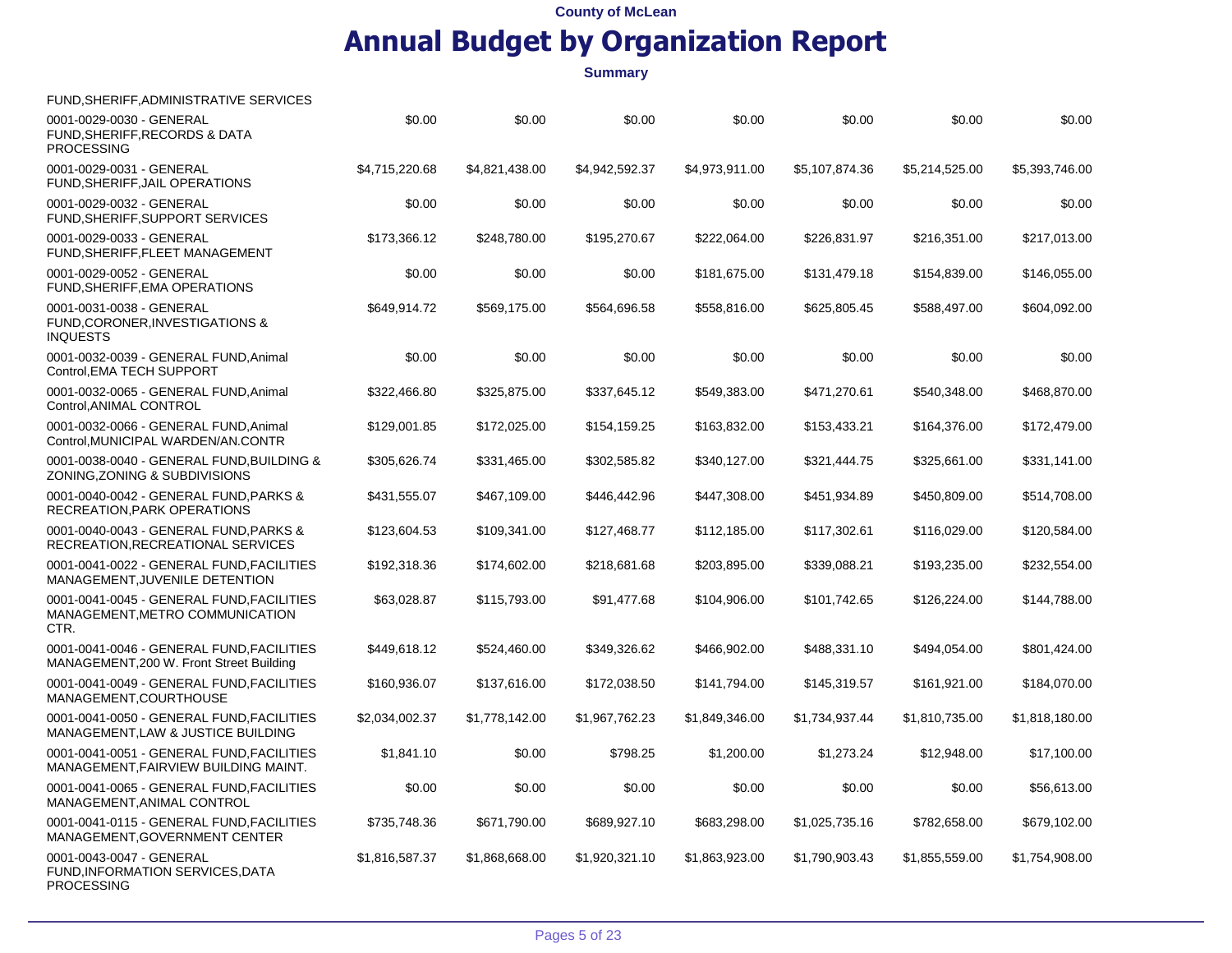|                                                                                                    |                 |                 | <b>Summary</b>   |                 |                 |                 |                 |
|----------------------------------------------------------------------------------------------------|-----------------|-----------------|------------------|-----------------|-----------------|-----------------|-----------------|
| 0001-0043-0048 - GENERAL<br>FUND, INFORMATION SERVICES, Records<br>Management                      | \$0.00          | \$0.00          | \$0.00           | \$35,256.00     | \$0.00          | \$0.00          | \$0.00          |
| 0001-0043-0107 - GENERAL<br>FUND, INFORMATION SERVICES, County GIS                                 | \$0.00          | \$0.00          | \$0.00           | \$175,000.00    | \$104,084.30    | \$279,798.00    | \$145,989.00    |
| 0001-0047-0039 - GENERAL FUND, EMA, EMA<br><b>TECH SUPPORT</b>                                     | \$0.00          | \$0.00          | \$0.00           | \$0.00          | \$0.00          | \$0.00          | \$0.00          |
| 0001-0047-0052 - GENERAL FUND, EMA, EMA<br><b>OPERATIONS</b>                                       | \$193,088.25    | \$198,871.00    | \$136,326.58     | \$0.00          | \$0.00          | \$0.00          | \$0.00          |
| 0001-0048-0053 - GENERAL<br>FUND, BLOOMINGTON ELECTION COM., CITY<br><b>ELECTIONS</b>              | \$593,744.07    | \$604,214.00    | \$604,237.96     | \$615,827.00    | \$593,328.52    | \$596,348.00    | \$605,355.00    |
| 0001-0049-0054 - GENERAL<br>FUND, ASSESSMENT OFFICE, PROPERTY<br>ASSESS/RVW/SUPV.                  | \$557,293.52    | \$546,931.00    | \$538,680.47     | \$556,829.00    | \$522,066.17    | \$510,584.00    | \$559,837.00    |
| 0001-0049-0055 - GENERAL<br>FUND, ASSESSMENT OFFICE, BOARD OF<br><b>REVIEW</b>                     | \$48,656.39     | \$50,533.00     | \$48,053.10      | \$50,825.00     | \$49,027.15     | \$50,784.00     | \$50,879.00     |
| <b>Revenue Totals:</b>                                                                             | \$34,548,809.79 | \$37,618,271.00 | \$33,043,798.88  | \$36,103,929.00 | \$35,861,967.92 | \$36,314,589.00 | \$37,169,859.00 |
| <b>Expenditure Totals</b>                                                                          | \$34,954,870.83 | \$37,618,271.00 | \$34,802,665.43  | \$36,103,929.00 | \$36,605,509.57 | \$36,314,589.00 | \$37,169,859.00 |
| Fund Total: GENERAL FUND                                                                           | (\$406,061.04)  | \$0.00          | (\$1,758,866.55) | \$0.00          | (\$743,541.65)  | \$0.00          | \$0.00          |
| Fund: 0007 Shared Sales Tax/Municipalities                                                         |                 |                 |                  |                 |                 |                 |                 |
| Revenue                                                                                            |                 |                 |                  |                 |                 |                 |                 |
| 0007-0001-0060 - Shared Sales<br>Tax/Municipalities, COUNTY BOARD, MENTAL<br><b>HEALTH</b>         | \$0.00          | \$0.00          | \$0.00           | \$0.00          | \$0.00          | \$0.00          | \$1,126,574.00  |
| 0007-0099-0099 - Shared Sales<br>Tax/Municipalities, NON-DEPARTMENTAL, NON-<br><b>DEPARTMENTAL</b> | \$0.00          | \$0.00          | \$3,886,921.27   | \$4,400,000.00  | \$3,684,516.89  | \$3,800,000.00  | \$2,673,426.00  |
| <b>Revenue Totals</b>                                                                              | \$0.00          | \$0.00          | \$3,886,921.27   | \$4,400,000.00  | \$3,684,516.89  | \$3,800,000.00  | \$3,800,000.00  |
| <b>Expenditures</b>                                                                                |                 |                 |                  |                 |                 |                 |                 |
| 0007-0001-0060 - Shared Sales<br>Tax/Municipalities, COUNTY BOARD, MENTAL<br><b>HEALTH</b>         | \$0.00          | \$0.00          | \$0.00           | \$0.00          | \$0.00          | \$0.00          | \$1,126,574.00  |
| 0007-0099-0099 - Shared Sales<br>Tax/Municipalities, NON-DEPARTMENTAL, NON-<br><b>DEPARTMENTAL</b> | \$0.00          | \$0.00          | \$0.00           | \$4,400,000.00  | \$1,199,002.00  | \$3,800,000.00  | \$2,673,426.00  |
| <b>Revenue Totals:</b>                                                                             | \$0.00          | \$0.00          | \$3.886.921.27   | \$4,400,000.00  | \$3,684,516.89  | \$3,800,000.00  | \$3,800,000.00  |
| <b>Expenditure Totals</b>                                                                          | \$0.00          | \$0.00          | \$0.00           | \$4,400,000.00  | \$1,199,002.00  | \$3,800,000.00  | \$3,800,000.00  |
| <b>Fund Total: Shared Sales Tax/Municipalities</b>                                                 | \$0.00          | \$0.00          | \$3,886,921.27   | \$0.00          | \$2,485,514.89  | \$0.00          | \$0.00          |
| Fund: 0010 Regional Planning                                                                       |                 |                 |                  |                 |                 |                 |                 |
| Revenue                                                                                            |                 |                 |                  |                 |                 |                 |                 |
| 0010-0010-0120 - Regional Planning, Regional<br>Planning, General Admin                            | \$0.00          | \$0.00          | \$0.00           | \$0.00          | \$0.00          | \$0.00          | \$851,912.00    |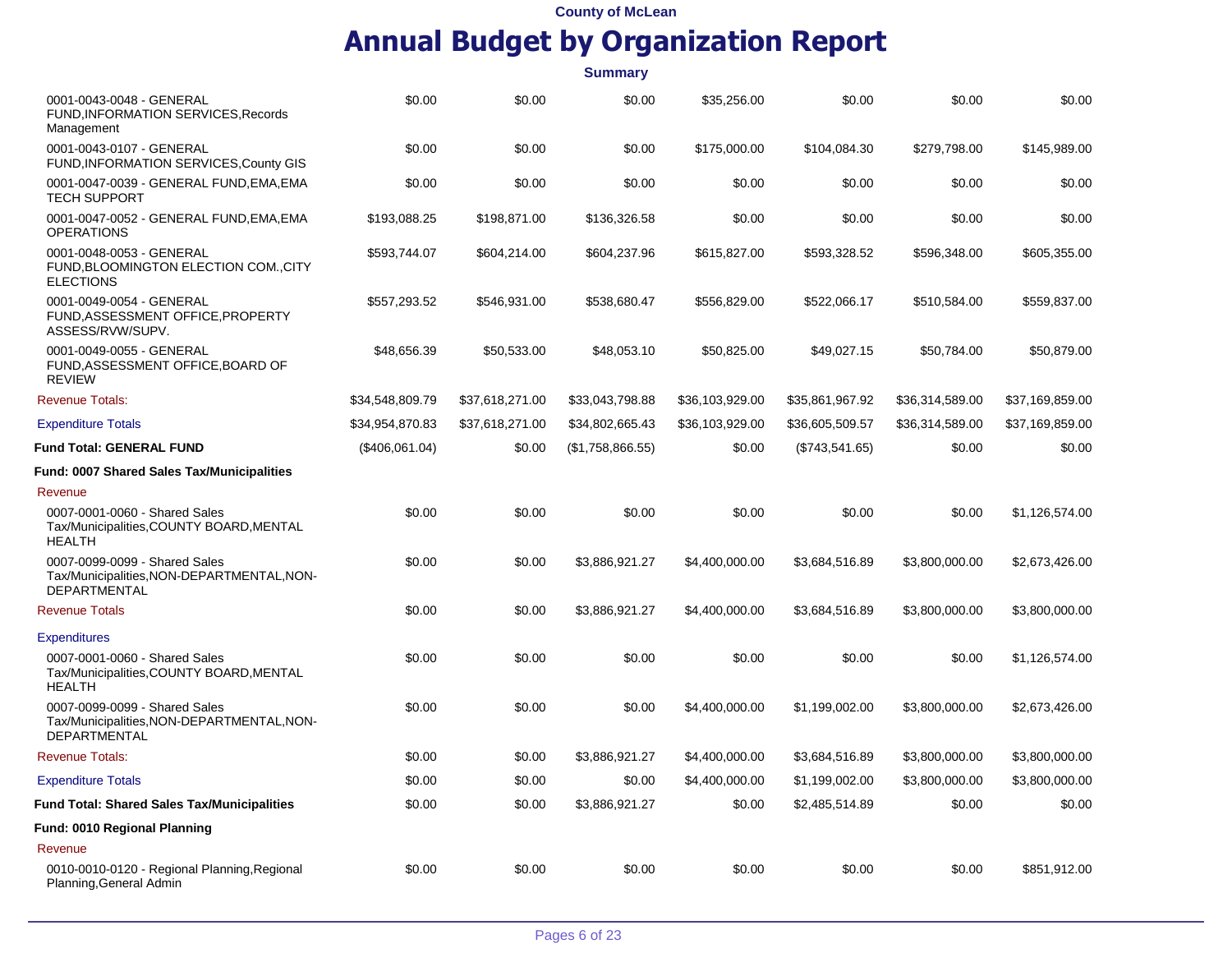| <b>Summary</b>                                                                                  |               |              |              |              |               |              |              |  |  |  |  |
|-------------------------------------------------------------------------------------------------|---------------|--------------|--------------|--------------|---------------|--------------|--------------|--|--|--|--|
| <b>Revenue Totals</b>                                                                           | \$0.00        | \$0.00       | \$0.00       | \$0.00       | \$0.00        | \$0.00       | \$851,912.00 |  |  |  |  |
| <b>Expenditures</b>                                                                             |               |              |              |              |               |              |              |  |  |  |  |
| 0010-0010-0120 - Regional Planning, Regional<br>Planning, General Admin                         | \$0.00        | \$0.00       | \$0.00       | \$0.00       | \$0.00        | \$0.00       | \$175,593.00 |  |  |  |  |
| 0010-0010-0121 - Regional Planning, Regional<br>Planning, Local & Tech                          | \$0.00        | \$0.00       | \$0.00       | \$0.00       | \$0.00        | \$0.00       | \$79,900.00  |  |  |  |  |
| 0010-0010-0122 - Regional Planning, Regional<br>Planning, Comp Plan                             | \$0.00        | \$0.00       | \$0.00       | \$0.00       | \$0.00        | \$0.00       | \$174,880.00 |  |  |  |  |
| 0010-0010-0123 - Regional Planning, Regional<br>Planning, Transportation (TIP)                  | \$0.00        | \$0.00       | \$0.00       | \$0.00       | \$0.00        | \$0.00       | \$141,720.00 |  |  |  |  |
| 0010-0010-0124 - Regional Planning, Regional<br>Planning, Ed & Outreach                         | \$0.00        | \$0.00       | \$0.00       | \$0.00       | \$0.00        | \$0.00       | \$67,250.00  |  |  |  |  |
| 0010-0010-0125 - Regional Planning, Regional<br>Planning, HSTP                                  | \$0.00        | \$0.00       | \$0.00       | \$0.00       | \$0.00        | \$0.00       | \$65,173.00  |  |  |  |  |
| 0010-0010-0126 - Regional Planning, Regional<br>Planning, Data Gathering                        | \$0.00        | \$0.00       | \$0.00       | \$0.00       | \$0.00        | \$0.00       | \$103,675.00 |  |  |  |  |
| 0010-0010-0127 - Regional Planning, Regional<br>Planning, Housing                               | \$0.00        | \$0.00       | \$0.00       | \$0.00       | \$0.00        | \$0.00       | \$43.721.00  |  |  |  |  |
| <b>Revenue Totals:</b>                                                                          | \$0.00        | \$0.00       | \$0.00       | \$0.00       | \$0.00        | \$0.00       | \$851,912.00 |  |  |  |  |
| <b>Expenditure Totals</b>                                                                       | \$0.00        | \$0.00       | \$0.00       | \$0.00       | \$0.00        | \$0.00       | \$851,912.00 |  |  |  |  |
| <b>Fund Total: Regional Planning</b>                                                            | \$0.00        | \$0.00       | \$0.00       | \$0.00       | \$0.00        | \$0.00       | \$0.00       |  |  |  |  |
| <b>Fund: 0102 DENTAL SEALANT GRANT</b>                                                          |               |              |              |              |               |              |              |  |  |  |  |
| Revenue                                                                                         |               |              |              |              |               |              |              |  |  |  |  |
| 0102-0061-0062 - DENTAL SEALANT<br>GRANT, HEALTH DEPARTMENT, PERSONAL<br><b>HEALTH SERVICES</b> | \$418,750.81  | \$510,617.00 | \$462,761.55 | \$533,155.00 | \$438,599.45  | \$580,352.00 | \$547,760.00 |  |  |  |  |
| <b>Revenue Totals</b>                                                                           | \$418,750.81  | \$510,617.00 | \$462,761.55 | \$533,155.00 | \$438,599.45  | \$580,352.00 | \$547,760.00 |  |  |  |  |
| <b>Expenditures</b>                                                                             |               |              |              |              |               |              |              |  |  |  |  |
| 0102-0061-0062 - DENTAL SEALANT<br>GRANT, HEALTH DEPARTMENT, PERSONAL<br><b>HEALTH SERVICES</b> | \$452,627.93  | \$510,617.00 | \$465,178.89 | \$533,155.00 | \$473,473.26  | \$580,352.00 | \$547,760.00 |  |  |  |  |
| <b>Revenue Totals:</b>                                                                          | \$418,750.81  | \$510,617.00 | \$462,761.55 | \$533,155.00 | \$438,599.45  | \$580,352.00 | \$547,760.00 |  |  |  |  |
| <b>Expenditure Totals</b>                                                                       | \$452,627.93  | \$510,617.00 | \$465,178.89 | \$533,155.00 | \$473,473.26  | \$580,352.00 | \$547,760.00 |  |  |  |  |
| Fund Total: DENTAL SEALANT GRANT                                                                | (\$33,877.12) | \$0.00       | (\$2,417.34) | \$0.00       | (\$34,873.81) | \$0.00       | \$0.00       |  |  |  |  |
| Fund: 0103 HEALTH DEPT. - WIC                                                                   |               |              |              |              |               |              |              |  |  |  |  |
| Revenue                                                                                         |               |              |              |              |               |              |              |  |  |  |  |
| 0103-0061-0062 - HEALTH DEPT. - WIC, HEALTH<br>DEPARTMENT, PERSONAL HEALTH SERVICES             | \$513,419.25  | \$509,506.00 | \$467,426.53 | \$514,181.00 | \$469,838.38  | \$501,434.00 | \$569,154.00 |  |  |  |  |
| 0103-0061-0064 - HEALTH DEPT. - WIC, HEALTH<br>DEPARTMENT, IMMUNIZATION PROGRAM                 | \$0.00        | \$0.00       | \$0.00       | \$0.00       | \$0.00        | \$0.00       | \$0.00       |  |  |  |  |
| <b>Revenue Totals</b>                                                                           | \$513,419.25  | \$509,506.00 | \$467,426.53 | \$514,181.00 | \$469,838.38  | \$501,434.00 | \$569,154.00 |  |  |  |  |
| <b>Expenditures</b>                                                                             |               |              |              |              |               |              |              |  |  |  |  |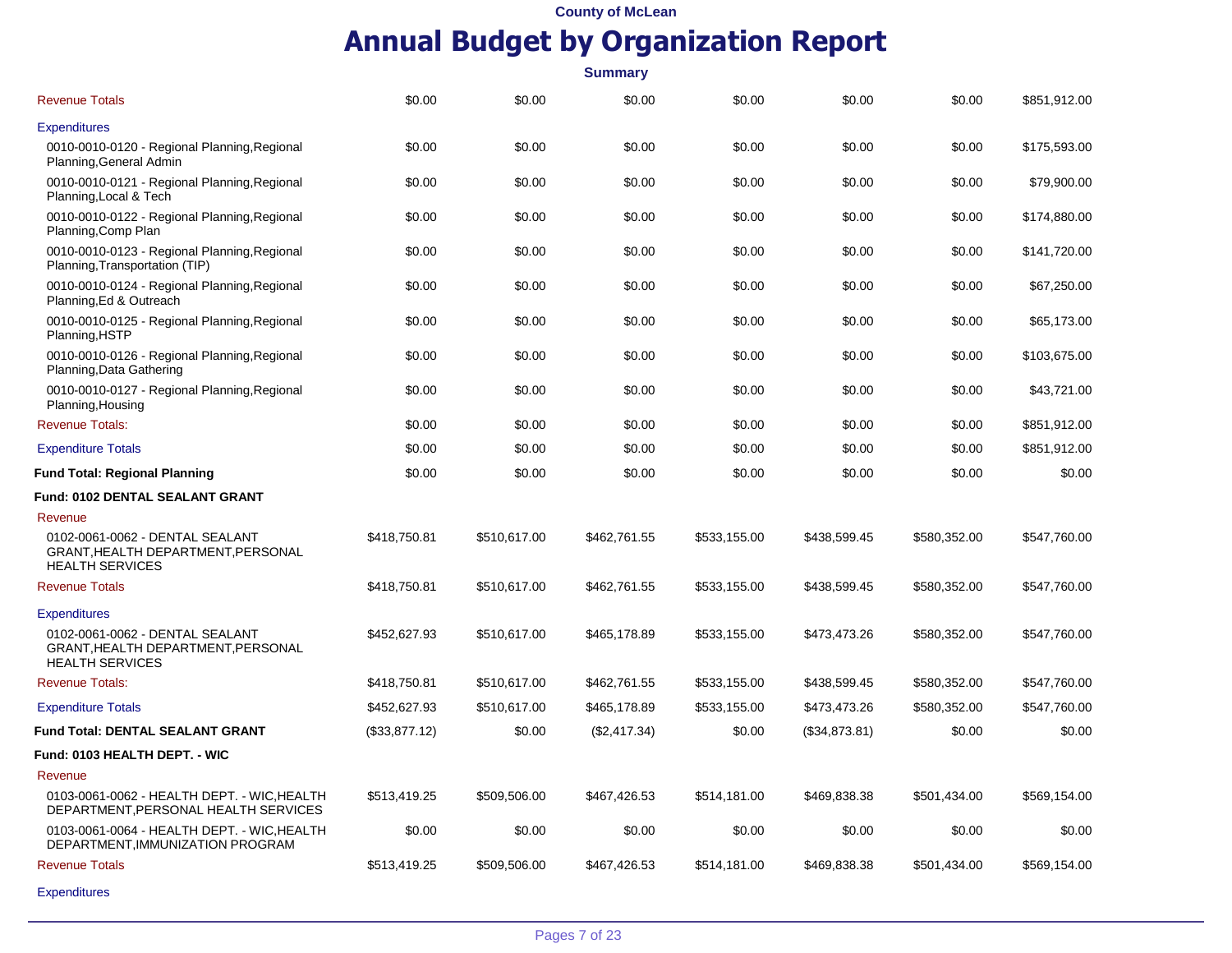|                                                                                                      |                |                | <b>Summary</b> |                |                |                |                |
|------------------------------------------------------------------------------------------------------|----------------|----------------|----------------|----------------|----------------|----------------|----------------|
| 0103-0061-0062 - HEALTH DEPT. - WIC, HEALTH<br>DEPARTMENT, PERSONAL HEALTH SERVICES                  | \$468,674.99   | \$509,506.00   | \$466,249.95   | \$514,181.00   | \$453,131.57   | \$501,434.00   | \$569,154.00   |
| 0103-0061-0064 - HEALTH DEPT. - WIC, HEALTH<br>DEPARTMENT, IMMUNIZATION PROGRAM                      | \$0.00         | \$0.00         | \$0.00         | \$0.00         | \$0.00         | \$0.00         | \$0.00         |
| <b>Revenue Totals:</b>                                                                               | \$513,419.25   | \$509,506.00   | \$467,426.53   | \$514,181.00   | \$469,838.38   | \$501,434.00   | \$569,154.00   |
| <b>Expenditure Totals</b>                                                                            | \$468,674.99   | \$509,506.00   | \$466,249.95   | \$514,181.00   | \$453,131.57   | \$501,434.00   | \$569,154.00   |
| Fund Total: HEALTH DEPT. - WIC                                                                       | \$44,744.26    | \$0.00         | \$1,176.58     | \$0.00         | \$16,706.81    | \$0.00         | \$0.00         |
| Fund: 0105 PREVENTIVE HEALTH PROGRAM                                                                 |                |                |                |                |                |                |                |
| Revenue                                                                                              |                |                |                |                |                |                |                |
| 0105-0061-0062 - PREVENTIVE HEALTH<br>PROGRAM, HEALTH DEPARTMENT, PERSONAL<br><b>HEALTH SERVICES</b> | \$14,154.96    | \$12,830.00    | \$9,658.31     | \$13,714.00    | \$11,219.80    | \$9,435.00     | \$0.00         |
| 0105-0061-0067 - PREVENTIVE HEALTH<br>PROGRAM, HEALTH DEPARTMENT, HEALTH<br><b>PROMOTION</b>         | \$97,321.35    | \$107,000.00   | \$99,979.26    | \$114,219.00   | \$159,434.95   | \$164,274.00   | \$56,380.00    |
| <b>Revenue Totals</b>                                                                                | \$111,476.31   | \$119,830.00   | \$109,637.57   | \$127,933.00   | \$170,654.75   | \$173,709.00   | \$56,380.00    |
| <b>Expenditures</b>                                                                                  |                |                |                |                |                |                |                |
| 0105-0061-0062 - PREVENTIVE HEALTH<br>PROGRAM, HEALTH DEPARTMENT, PERSONAL<br><b>HEALTH SERVICES</b> | \$13,848.06    | \$12,830.00    | \$12,045.40    | \$13,714.00    | \$9,784.92     | \$9,435.00     | \$0.00         |
| 0105-0061-0067 - PREVENTIVE HEALTH<br>PROGRAM, HEALTH DEPARTMENT, HEALTH<br><b>PROMOTION</b>         | \$122,430.32   | \$107,000.00   | \$102,250.24   | \$114,219.00   | \$151,191.22   | \$164,274.00   | \$56,380.00    |
| <b>Revenue Totals:</b>                                                                               | \$111,476.31   | \$119,830.00   | \$109,637.57   | \$127,933.00   | \$170,654.75   | \$173,709.00   | \$56,380.00    |
| <b>Expenditure Totals</b>                                                                            | \$136,278.38   | \$119,830.00   | \$114,295.64   | \$127,933.00   | \$160,976.14   | \$173,709.00   | \$56,380.00    |
| Fund Total: PREVENTIVE HEALTH PROGRAM                                                                | (\$24,802.07)  | \$0.00         | (\$4,658.07)   | \$0.00         | \$9,678.61     | \$0.00         | \$0.00         |
| Fund: 0106 FAMILY CASE MANAGEMENT                                                                    |                |                |                |                |                |                |                |
| Revenue                                                                                              |                |                |                |                |                |                |                |
| 0106-0061-0062 - FAMILY CASE<br>MANAGEMENT, HEALTH<br>DEPARTMENT, PERSONAL HEALTH SERVICES           | \$917,738.48   | \$1,021,336.00 | \$1,139,617.56 | \$1,130,860.00 | \$1,075,854.82 | \$1,354,977.00 | \$1,402,304.00 |
| 0106-0061-0064 - FAMILY CASE<br>MANAGEMENT, HEALTH<br>DEPARTMENT, IMMUNIZATION PROGRAM               | \$137,517.93   | \$0.00         | \$0.00         | \$0.00         | \$0.00         | \$0.00         | \$0.00         |
| <b>Revenue Totals</b>                                                                                | \$1,055,256.41 | \$1,021,336.00 | \$1,139,617.56 | \$1,130,860.00 | \$1.075.854.82 | \$1,354,977.00 | \$1,402,304.00 |
| <b>Expenditures</b>                                                                                  |                |                |                |                |                |                |                |
| 0106-0061-0062 - FAMILY CASE<br>MANAGEMENT, HEALTH<br>DEPARTMENT, PERSONAL HEALTH SERVICES           | \$922,885.43   | \$1,021,336.00 | \$930,776.94   | \$1,130,860.00 | \$1,057,047.23 | \$1,354,977.00 | \$1,402,304.00 |
| 0106-0061-0064 - FAMILY CASE<br>MANAGEMENT, HEALTH<br>DEPARTMENT, IMMUNIZATION PROGRAM               | \$102,116.55   | \$0.00         | \$0.00         | \$0.00         | \$0.00         | \$0.00         | \$0.00         |
| <b>Revenue Totals:</b>                                                                               | \$1,055,256.41 | \$1,021,336.00 | \$1,139,617.56 | \$1,130,860.00 | \$1,075,854.82 | \$1,354,977.00 | \$1,402,304.00 |
| <b>Expenditure Totals</b>                                                                            | \$1,025,001.98 | \$1,021,336.00 | \$930,776.94   | \$1,130,860.00 | \$1,057,047.23 | \$1,354,977.00 | \$1,402,304.00 |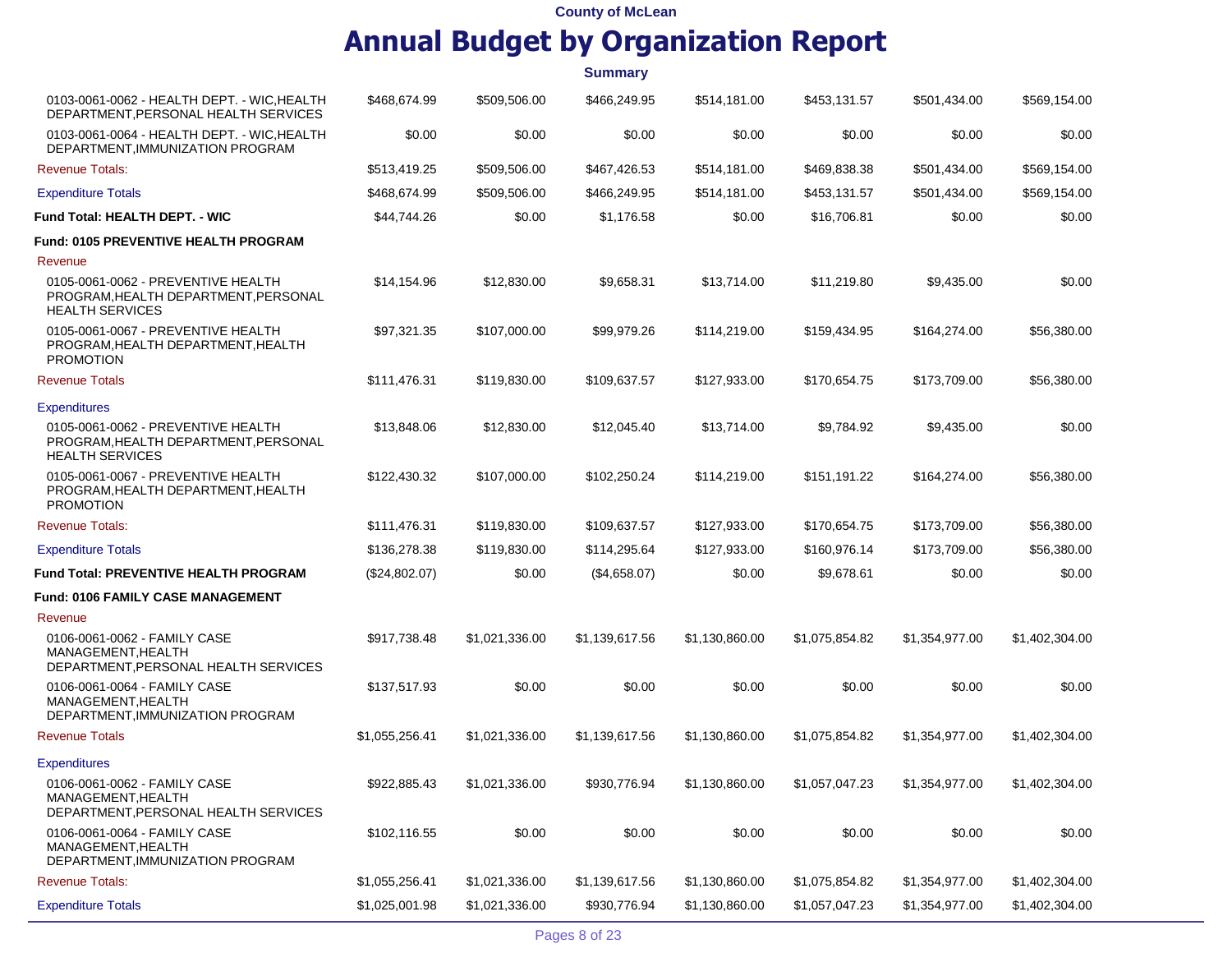|                                                                                                      |               |              | <b>Summary</b> |              |              |              |              |
|------------------------------------------------------------------------------------------------------|---------------|--------------|----------------|--------------|--------------|--------------|--------------|
| Fund Total: FAMILY CASE MANAGEMENT                                                                   | \$30,254.43   | \$0.00       | \$208,840.62   | \$0.00       | \$18,807.59  | \$0.00       | \$0.00       |
| <b>Fund: 0107 AIDS/COMM.DISEASE CONTROL</b>                                                          |               |              |                |              |              |              |              |
| Revenue                                                                                              |               |              |                |              |              |              |              |
| 0107-0061-0061 - AIDS/COMM.DISEASE<br>CONTROL, HEALTH<br>DEPARTMENT, ENVIRONMENTAL HEALTH            | \$20.064.19   | \$34,678.00  | \$47,028.90    | \$36,744.00  | \$23,434.71  | \$32,732.00  | \$32,414.00  |
| 0107-0061-0062 - AIDS/COMM.DISEASE<br>CONTROL, HEALTH DEPARTMENT, PERSONAL<br><b>HEALTH SERVICES</b> | \$204,512.04  | \$272,015.00 | \$226,767.82   | \$231,741.00 | \$226,121.87 | \$222,219.00 | \$227,704.00 |
| 0107-0061-0064 - AIDS/COMM.DISEASE<br>CONTROL.HEALTH<br>DEPARTMENT, IMMUNIZATION PROGRAM             | \$0.00        | \$0.00       | \$0.00         | \$0.00       | \$0.00       | \$0.00       | \$0.00       |
| <b>Revenue Totals</b>                                                                                | \$224,576.23  | \$306,693.00 | \$273,796.72   | \$268,485.00 | \$249,556.58 | \$254,951.00 | \$260,118.00 |
| <b>Expenditures</b>                                                                                  |               |              |                |              |              |              |              |
| 0107-0061-0061 - AIDS/COMM.DISEASE<br>CONTROL, HEALTH<br>DEPARTMENT, ENVIRONMENTAL HEALTH            | \$41,266.78   | \$34,678.00  | \$25,366.18    | \$37,249.00  | \$23,463.93  | \$32,732.00  | \$32,414.00  |
| 0107-0061-0062 - AIDS/COMM.DISEASE<br>CONTROL, HEALTH DEPARTMENT, PERSONAL<br><b>HEALTH SERVICES</b> | \$252,360.49  | \$272,015.00 | \$258,309.64   | \$231,236.00 | \$210,950.84 | \$222,219.00 | \$227,704.00 |
| 0107-0061-0064 - AIDS/COMM.DISEASE<br>CONTROL, HEALTH<br>DEPARTMENT, IMMUNIZATION PROGRAM            | \$0.00        | \$0.00       | \$0.00         | \$0.00       | \$0.00       | \$0.00       | \$0.00       |
| <b>Revenue Totals:</b>                                                                               | \$224,576.23  | \$306,693.00 | \$273,796.72   | \$268,485.00 | \$249,556.58 | \$254,951.00 | \$260,118.00 |
| <b>Expenditure Totals</b>                                                                            | \$293,627.27  | \$306,693.00 | \$283,675.82   | \$268,485.00 | \$234,414.77 | \$254,951.00 | \$260,118.00 |
| <b>Fund Total: AIDS/COMM.DISEASE CONTROL</b>                                                         | (\$69,051.04) | \$0.00       | (\$9,879.10)   | \$0.00       | \$15,141.81  | \$0.00       | \$0.00       |
| Fund: 0109 FED.FINANCIAL PART.PROG.                                                                  |               |              |                |              |              |              |              |
| Revenue                                                                                              |               |              |                |              |              |              |              |
| 0109-0061-0062 - FED.FINANCIAL<br>PART.PROG., HEALTH<br>DEPARTMENT, PERSONAL HEALTH SERVICES         | \$243,221.70  | \$250,000.00 | \$494,923.26   | \$305,147.00 | \$350,602.02 | \$531,241.00 | \$406,037.00 |
| 0109-0061-0064 - FED.FINANCIAL<br>PART.PROG., HEALTH<br>DEPARTMENT, IMMUNIZATION PROGRAM             | \$0.00        | \$0.00       | \$0.00         | \$0.00       | \$0.00       | \$0.00       | \$0.00       |
| <b>Revenue Totals</b>                                                                                | \$243.221.70  | \$250,000.00 | \$494,923.26   | \$305,147.00 | \$350,602.02 | \$531,241.00 | \$406,037.00 |
| <b>Expenditures</b>                                                                                  |               |              |                |              |              |              |              |
| 0109-0061-0062 - FED.FINANCIAL<br>PART.PROG., HEALTH<br>DEPARTMENT, PERSONAL HEALTH SERVICES         | \$118,783.72  | \$250,000.00 | \$112,894.68   | \$305,147.00 | \$50,000.00  | \$531,241.00 | \$406,037.00 |
| 0109-0061-0064 - FED.FINANCIAL<br>PART.PROG., HEALTH<br>DEPARTMENT, IMMUNIZATION PROGRAM             | \$0.00        | \$0.00       | \$0.00         | \$0.00       | \$0.00       | \$0.00       | \$0.00       |
| <b>Revenue Totals:</b>                                                                               | \$243,221.70  | \$250,000.00 | \$494,923.26   | \$305,147.00 | \$350,602.02 | \$531,241.00 | \$406,037.00 |
| <b>Expenditure Totals</b>                                                                            | \$118,783.72  | \$250,000.00 | \$112,894.68   | \$305,147.00 | \$50,000.00  | \$531,241.00 | \$406,037.00 |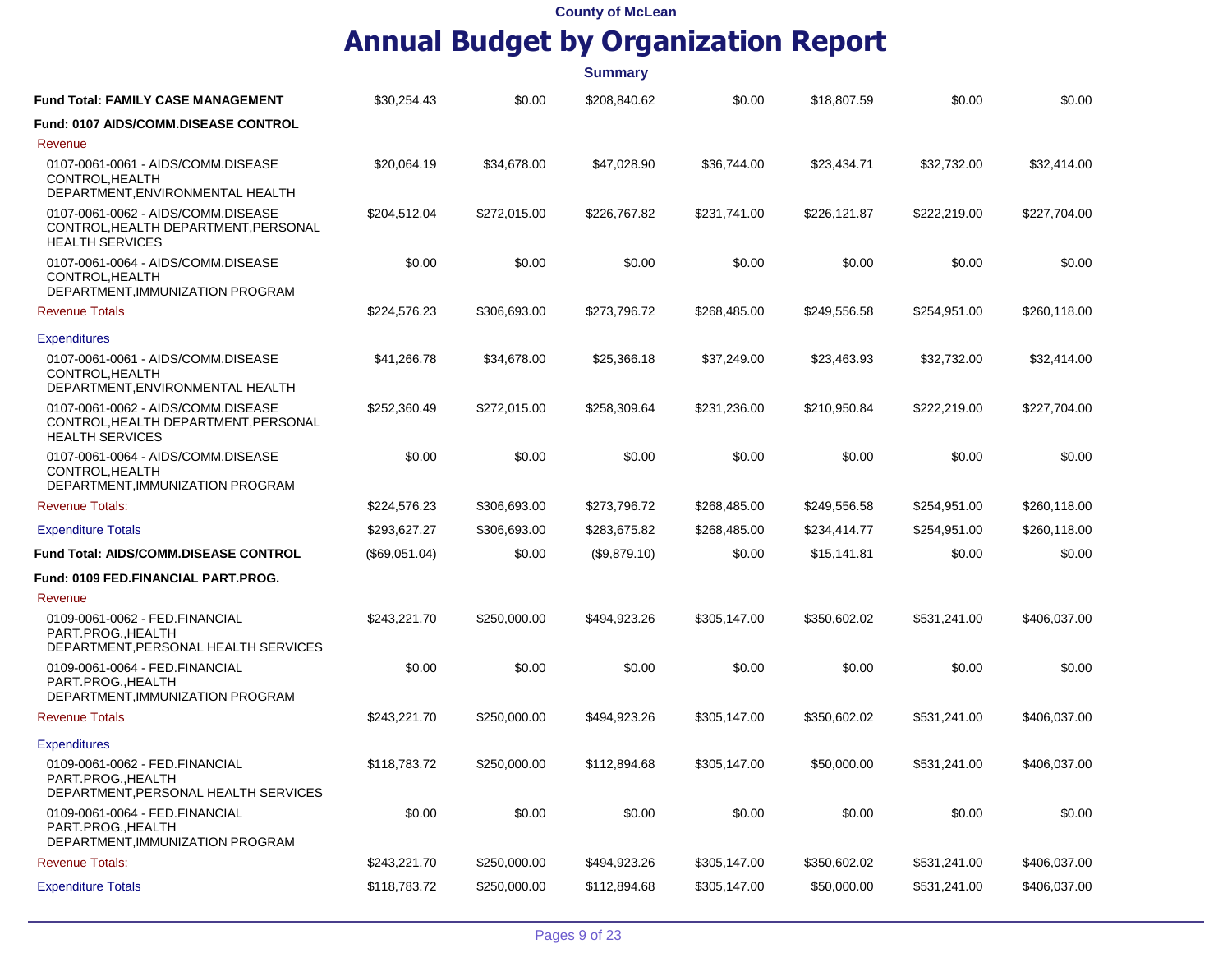|                                                                                            |                |                | <b>Summary</b> |                |                |                |                |
|--------------------------------------------------------------------------------------------|----------------|----------------|----------------|----------------|----------------|----------------|----------------|
| Fund Total: FED.FINANCIAL PART.PROG.                                                       | \$124,437.98   | \$0.00         | \$382,028.58   | \$0.00         | \$300,602.02   | \$0.00         | \$0.00         |
| Fund: 0110 PERSONS/DEV.DISABILITY                                                          |                |                |                |                |                |                |                |
| Revenue                                                                                    |                |                |                |                |                |                |                |
| 0110-0061-0060 -<br>PERSONS/DEV.DISABILITY, HEALTH<br>DEPARTMENT, MENTAL HEALTH            | \$686,652.84   | \$705,871.00   | \$703,726.55   | \$718,843.00   | \$718,401.86   | \$727,346.00   | \$737,690.00   |
| 0110-0061-0062 -<br>PERSONS/DEV.DISABILITY, HEALTH<br>DEPARTMENT, PERSONAL HEALTH SERVICES | \$0.00         | \$0.00         | \$0.00         | \$0.00         | \$0.00         | \$0.00         | \$0.00         |
| <b>Revenue Totals</b>                                                                      | \$686,652.84   | \$705,871.00   | \$703,726.55   | \$718,843.00   | \$718,401.86   | \$727,346.00   | \$737,690.00   |
| <b>Expenditures</b>                                                                        |                |                |                |                |                |                |                |
| 0110-0061-0060 -<br>PERSONS/DEV.DISABILITY, HEALTH<br>DEPARTMENT, MENTAL HEALTH            | \$681,551.14   | \$705,871.00   | \$707,031.35   | \$718,843.00   | \$766,773.21   | \$727,346.00   | \$737,690.00   |
| 0110-0061-0062 -<br>PERSONS/DEV.DISABILITY, HEALTH<br>DEPARTMENT, PERSONAL HEALTH SERVICES | \$0.00         | \$0.00         | \$0.00         | \$0.00         | \$0.00         | \$0.00         | \$0.00         |
| <b>Revenue Totals:</b>                                                                     | \$686,652.84   | \$705,871.00   | \$703,726.55   | \$718,843.00   | \$718,401.86   | \$727,346.00   | \$737,690.00   |
| <b>Expenditure Totals</b>                                                                  | \$681,551.14   | \$705,871.00   | \$707,031.35   | \$718,843.00   | \$766,773.21   | \$727,346.00   | \$737,690.00   |
| Fund Total: PERSONS/DEV.DISABILITY                                                         | \$5,101.70     | \$0.00         | (\$3,304.80)   | \$0.00         | (\$48,371.35)  | \$0.00         | \$0.00         |
| Fund: 0112 HEALTH DEPARTMENT                                                               |                |                |                |                |                |                |                |
| Revenue                                                                                    |                |                |                |                |                |                |                |
| 0112-0061-0060 - HEALTH<br>DEPARTMENT, HEALTH<br>DEPARTMENT, MENTAL HEALTH                 | \$1,197,531.42 | \$1,230,024.00 | \$1,226,167.65 | \$1,257,139.00 | \$1,256,262.10 | \$1,444,863.00 | \$1,403,348.00 |
| 0112-0061-0061 - HEALTH<br>DEPARTMENT, HEALTH<br>DEPARTMENT, ENVIRONMENTAL HEALTH          | \$801,875.34   | \$869,351.00   | \$812,030.03   | \$899,989.00   | \$824,735.43   | \$911,895.00   | \$948,432.00   |
| 0112-0061-0062 - HEALTH<br>DEPARTMENT, HEALTH<br>DEPARTMENT, PERSONAL HEALTH SERVICES      | \$993,606.49   | \$1,050,324.00 | \$957,087.77   | \$971,687.00   | \$918,119.81   | \$938,475.00   | \$651,509.00   |
| 0112-0061-0063 - HEALTH<br>DEPARTMENT, HEALTH<br>DEPARTMENT, ADMINISTRATIVE SUPPORT        | \$431,482.75   | \$486,516.00   | \$440,435.81   | \$589,924.00   | \$529,491.92   | \$660,256.00   | \$618,874.00   |
| 0112-0061-0064 - HEALTH<br>DEPARTMENT, HEALTH<br>DEPARTMENT, IMMUNIZATION PROGRAM          | \$310,991.84   | \$432,496.00   | \$373,601.40   | \$509,294.00   | \$454,174.80   | \$542,812.00   | \$627,444.00   |
| 0112-0061-0065 - HEALTH<br>DEPARTMENT, HEALTH DEPARTMENT, ANIMAL<br>CONTROL                | \$10.00        | \$0.00         | \$0.00         | \$0.00         | \$0.00         | \$0.00         | \$0.00         |
| 0112-0061-0066 - HEALTH<br>DEPARTMENT, HEALTH<br>DEPARTMENT, MUNICIPAL<br>WARDEN/AN.CONTR  | \$0.00         | \$0.00         | \$0.00         | \$0.00         | \$0.00         | \$0.00         | \$0.00         |
| 0112-0061-0067 - HEALTH<br>DEPARTMENT, HEALTH DEPARTMENT, HEALTH<br><b>PROMOTION</b>       | \$169,768.16   | \$241,413.00   | \$192,425.00   | \$172,054.00   | \$140,543.57   | \$171,732.00   | \$292,643.00   |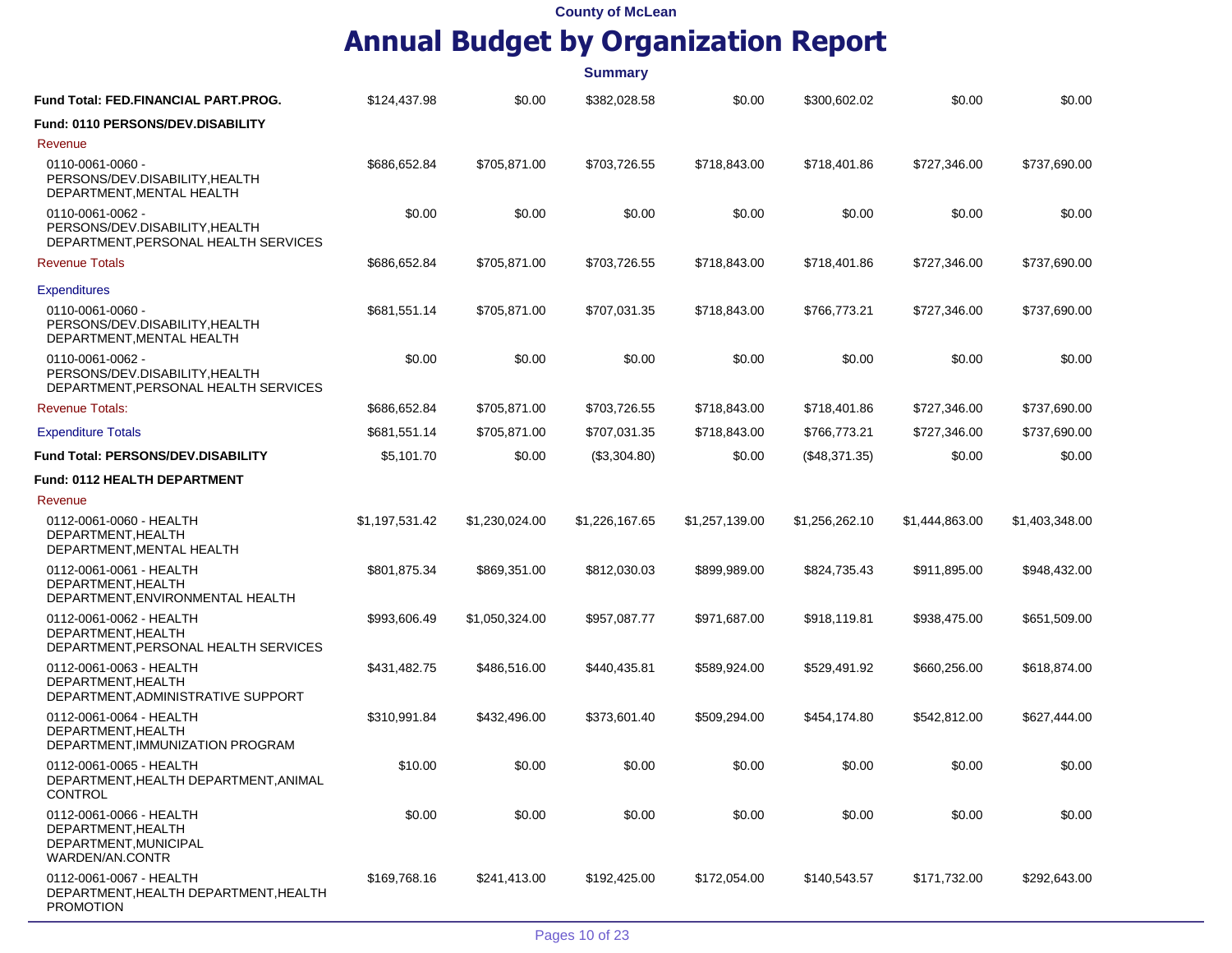|                                                                                            |                |                | <b>Summary</b>  |                |                |                |                |
|--------------------------------------------------------------------------------------------|----------------|----------------|-----------------|----------------|----------------|----------------|----------------|
| 0112-0061-0069 - HEALTH<br>DEPARTMENT, HEALTH DEPARTMENT, Problem<br><b>Solving Courts</b> | \$196,250.99   | \$162,184.00   | \$161,675.52    | \$185,900.00   | \$185,770.32   | \$208,000.00   | \$209,200.00   |
| 0112-0061-0096 - HEALTH<br>DEPARTMENT, HEALTH<br>DEPARTMENT, Community Outreach            | \$115,266.98   | \$196,743.00   | \$99,111.63     | \$230,450.00   | \$93,699.24    | \$116,245.00   | \$181,614.00   |
| 0112-0061-0111 - HEALTH<br>DEPARTMENT, HEALTH DEPARTMENT, TB Care<br>& Treatment Program   | \$468,187.12   | \$302,787.00   | \$289,788.12    | \$292,720.00   | \$287,211.48   | \$292,504.00   | \$283,712.00   |
| <b>Revenue Totals</b>                                                                      | \$4,684,971.09 | \$4,971,838.00 | \$4,552,322.93  | \$5,109,157.00 | \$4,690,008.67 | \$5,286,782.00 | \$5,216,776.00 |
| <b>Expenditures</b>                                                                        |                |                |                 |                |                |                |                |
| 0112-0061-0060 - HEALTH<br>DEPARTMENT, HEALTH<br>DEPARTMENT, MENTAL HEALTH                 | \$1,120,739.45 | \$1,230,024.00 | \$1,231,386.53  | \$1,257,139.00 | \$1,247,974.61 | \$1,444,863.00 | \$1,403,348.00 |
| 0112-0061-0061 - HEALTH<br>DEPARTMENT, HEALTH<br>DEPARTMENT, ENVIRONMENTAL HEALTH          | \$883,636.15   | \$869,351.00   | \$839,280.42    | \$899,989.00   | \$866,900.19   | \$911,895.00   | \$948,432.00   |
| 0112-0061-0062 - HEALTH<br>DEPARTMENT, HEALTH<br>DEPARTMENT, PERSONAL HEALTH SERVICES      | \$957,109.33   | \$1,050,324.00 | \$912,455.97    | \$971,687.00   | \$889,842.70   | \$938,475.00   | \$651,509.00   |
| 0112-0061-0063 - HEALTH<br>DEPARTMENT, HEALTH<br>DEPARTMENT, ADMINISTRATIVE SUPPORT        | \$471,256.26   | \$486,516.00   | \$506,036.09    | \$589,924.00   | \$526,615.11   | \$660,256.00   | \$618,874.00   |
| 0112-0061-0064 - HEALTH<br>DEPARTMENT, HEALTH<br>DEPARTMENT, IMMUNIZATION PROGRAM          | \$364,132.40   | \$432,496.00   | \$503,221.55    | \$509,294.00   | \$514,707.03   | \$542,812.00   | \$627,444.00   |
| 0112-0061-0065 - HEALTH<br>DEPARTMENT, HEALTH DEPARTMENT, ANIMAL<br><b>CONTROL</b>         | \$405,938.00   | \$0.00         | \$0.00          | \$0.00         | \$0.00         | \$0.00         | \$0.00         |
| 0112-0061-0066 - HEALTH<br>DEPARTMENT, HEALTH<br>DEPARTMENT, MUNICIPAL<br>WARDEN/AN.CONTR  | \$0.00         | \$0.00         | \$0.00          | \$0.00         | \$0.00         | \$0.00         | \$0.00         |
| 0112-0061-0067 - HEALTH<br>DEPARTMENT, HEALTH DEPARTMENT, HEALTH<br><b>PROMOTION</b>       | \$152,513.98   | \$241,413.00   | \$216,353.37    | \$172,054.00   | \$126,876.02   | \$171,732.00   | \$292,643.00   |
| 0112-0061-0069 - HEALTH<br>DEPARTMENT, HEALTH DEPARTMENT, Problem<br><b>Solving Courts</b> | \$196,393.00   | \$162,184.00   | \$162,184.00    | \$185,900.00   | \$208,000.00   | \$208,000.00   | \$209,200.00   |
| 0112-0061-0096 - HEALTH<br>DEPARTMENT, HEALTH<br>DEPARTMENT, Community Outreach            | \$161,827.54   | \$196,743.00   | \$147,876.31    | \$230,450.00   | \$116,112.84   | \$116,245.00   | \$181,614.00   |
| 0112-0061-0111 - HEALTH<br>DEPARTMENT, HEALTH DEPARTMENT, TB Care<br>& Treatment Program   | \$293,016.62   | \$302,787.00   | \$279,655.51    | \$292,720.00   | \$269,153.54   | \$292,504.00   | \$283,712.00   |
| <b>Revenue Totals:</b>                                                                     | \$4,684,971.09 | \$4,971,838.00 | \$4,552,322.93  | \$5,109,157.00 | \$4,690,008.67 | \$5,286,782.00 | \$5,216,776.00 |
| <b>Expenditure Totals</b>                                                                  | \$5,006,562.73 | \$4,971,838.00 | \$4,798,449.75  | \$5,109,157.00 | \$4,766,182.04 | \$5,286,782.00 | \$5,216,776.00 |
| Fund Total: HEALTH DEPARTMENT                                                              | (\$321,591.64) | \$0.00         | (\$246, 126.82) | \$0.00         | (\$76,173.37)  | \$0.00         | \$0.00         |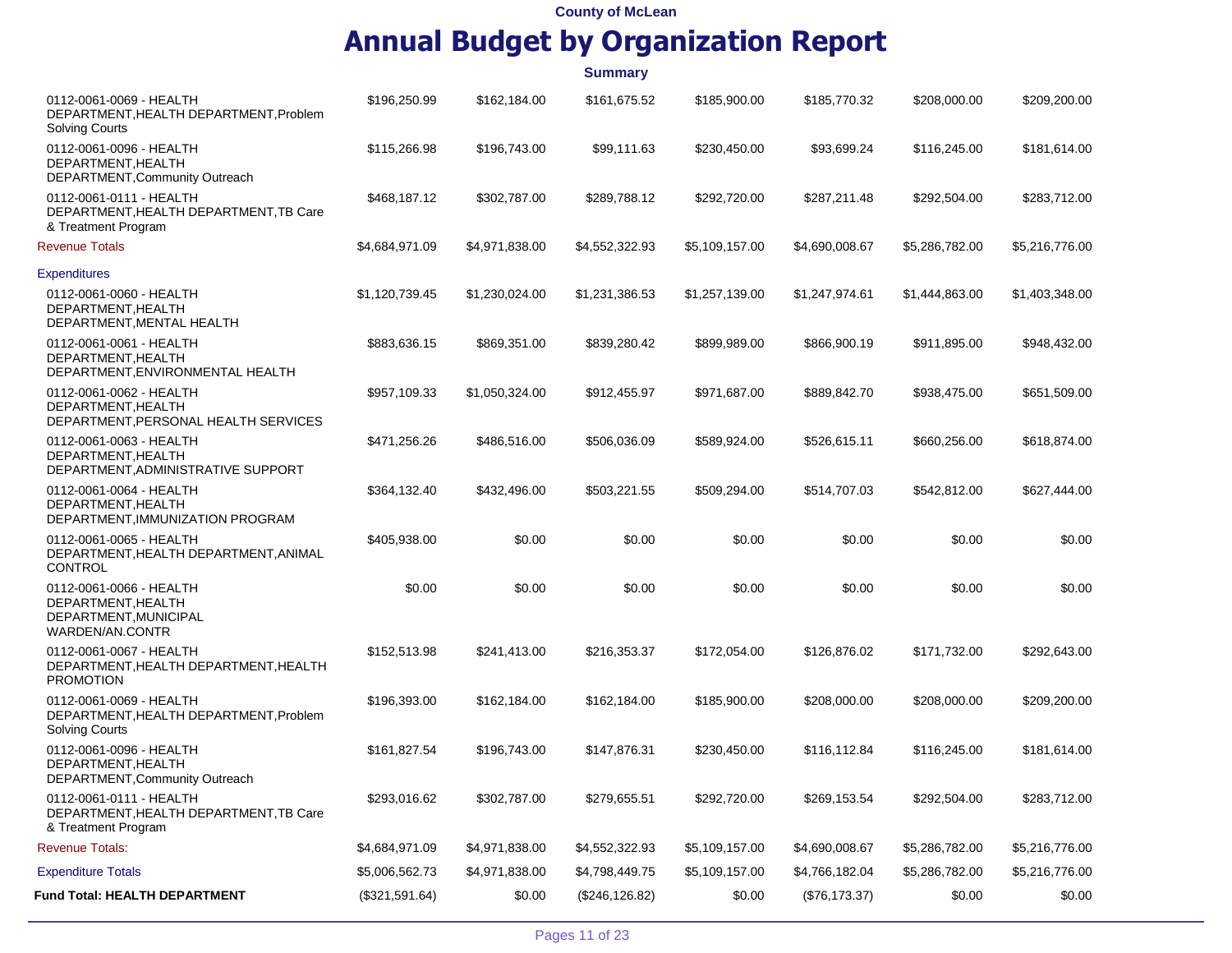### **Annual Budget by Organization Report**

| <b>Fund: 0120 HIGHWAY</b> |  |  |
|---------------------------|--|--|
|                           |  |  |

| Revenue                                                                                         |                |                |                |                |                  |                |                |
|-------------------------------------------------------------------------------------------------|----------------|----------------|----------------|----------------|------------------|----------------|----------------|
| 0120-0055-0056 - HIGHWAY, COUNTY<br>HIGHWAY, ROAD & BRIDGE CONSTRUCT'N                          | \$4,120,145.39 | \$3,786,113.00 | \$3,786,404.38 | \$3,999,120.00 | \$4,401,513.77   | \$3,863,873.00 | \$3,888,032.00 |
| <b>Revenue Totals</b>                                                                           | \$4,120,145.39 | \$3,786,113.00 | \$3,786,404.38 | \$3,999,120.00 | \$4,401,513.77   | \$3,863,873.00 | \$3,888,032.00 |
| <b>Expenditures</b>                                                                             |                |                |                |                |                  |                |                |
| 0120-0055-0056 - HIGHWAY, COUNTY<br>HIGHWAY, ROAD & BRIDGE CONSTRUCT'N                          | \$4,092,412.92 | \$3,786,113.00 | \$3,816,564.76 | \$3,999,120.00 | \$4,259,749.86   | \$3,863,873.00 | \$3,888,032.00 |
| <b>Revenue Totals:</b>                                                                          | \$4,120,145.39 | \$3,786,113.00 | \$3,786,404.38 | \$3,999,120.00 | \$4,401,513.77   | \$3,863,873.00 | \$3,888,032.00 |
| <b>Expenditure Totals</b>                                                                       | \$4,092,412.92 | \$3,786,113.00 | \$3,816,564.76 | \$3,999,120.00 | \$4,259,749.86   | \$3,863,873.00 | \$3,888,032.00 |
| <b>Fund Total: HIGHWAY</b>                                                                      | \$27,732.47    | \$0.00         | (\$30,160.38)  | \$0.00         | \$141,763.91     | \$0.00         | \$0.00         |
| <b>Fund: 0121 BRIDGE MATCHING FUND</b>                                                          |                |                |                |                |                  |                |                |
| Revenue                                                                                         |                |                |                |                |                  |                |                |
| 0121 - BRIDGE MATCHING FUND                                                                     | \$0.00         | \$0.00         | \$0.00         | \$0.00         | \$0.00           | \$0.00         | \$0.00         |
| 0121-0055-0056 - BRIDGE MATCHING<br>FUND, COUNTY HIGHWAY, ROAD & BRIDGE<br><b>CONSTRUCT'N</b>   | \$1,765,968.44 | \$2,182,030.00 | \$2,120,101.55 | \$2,693,675.00 | \$1,964,511.77   | \$2,651,542.00 | \$2,319,069.00 |
| <b>Revenue Totals</b>                                                                           | \$1,765,968.44 | \$2,182,030.00 | \$2,120,101.55 | \$2,693,675.00 | \$1,964,511.77   | \$2,651,542.00 | \$2,319,069.00 |
| <b>Expenditures</b>                                                                             |                |                |                |                |                  |                |                |
| 0121-0055-0056 - BRIDGE MATCHING<br>FUND, COUNTY HIGHWAY, ROAD & BRIDGE<br><b>CONSTRUCT'N</b>   | \$1,029,537.37 | \$2,182,030.00 | \$1,886,963.68 | \$2,693,675.00 | \$2,814,071.60   | \$2,651,542.00 | \$2,319,069.00 |
| <b>Revenue Totals:</b>                                                                          | \$1,765,968.44 | \$2,182,030.00 | \$2,120,101.55 | \$2,693,675.00 | \$1,964,511.77   | \$2,651,542.00 | \$2,319,069.00 |
| <b>Expenditure Totals</b>                                                                       | \$1,029,537.37 | \$2,182,030.00 | \$1,886,963.68 | \$2,693,675.00 | \$2,814,071.60   | \$2,651,542.00 | \$2,319,069.00 |
| <b>Fund Total: BRIDGE MATCHING FUND</b>                                                         | \$736,431.07   | \$0.00         | \$233,137.87   | \$0.00         | $(\$849,559.83)$ | \$0.00         | \$0.00         |
| Fund: 0122 MCLEAN COUNTY MATCHING                                                               |                |                |                |                |                  |                |                |
| Revenue                                                                                         |                |                |                |                |                  |                |                |
| 0122-0055-0056 - MCLEAN COUNTY<br>MATCHING, COUNTY HIGHWAY, ROAD &<br><b>BRIDGE CONSTRUCT'N</b> | \$1,306,526.09 | \$1,479,799.00 | \$1,427,148.53 | \$2,432,918.00 | \$1,431,790.75   | \$1,800,098.00 | \$2,022,065.00 |
| <b>Revenue Totals</b>                                                                           | \$1,306,526.09 | \$1,479,799.00 | \$1,427,148.53 | \$2,432,918.00 | \$1,431,790.75   | \$1,800,098.00 | \$2,022,065.00 |
| <b>Expenditures</b>                                                                             |                |                |                |                |                  |                |                |
| 0122-0055-0056 - MCLEAN COUNTY<br>MATCHING, COUNTY HIGHWAY, ROAD &<br><b>BRIDGE CONSTRUCT'N</b> | \$590,347.55   | \$1,479,799.00 | \$1,774,548.52 | \$2,432,918.00 | \$1,511,703.86   | \$1,800,098.00 | \$2,022,065.00 |
| <b>Revenue Totals:</b>                                                                          | \$1,306,526.09 | \$1,479,799.00 | \$1,427,148.53 | \$2,432,918.00 | \$1,431,790.75   | \$1,800,098.00 | \$2,022,065.00 |
| <b>Expenditure Totals</b>                                                                       | \$590,347.55   | \$1,479,799.00 | \$1,774,548.52 | \$2,432,918.00 | \$1,511,703.86   | \$1,800,098.00 | \$2,022,065.00 |
| <b>Fund Total: MCLEAN COUNTY MATCHING</b>                                                       | \$716,178.54   | \$0.00         | (\$347,399.99) | \$0.00         | (\$79,913.11)    | \$0.00         | \$0.00         |
| Fund: 0123 MOTOR FUEL TAX                                                                       |                |                |                |                |                  |                |                |
| Revenue                                                                                         |                |                |                |                |                  |                |                |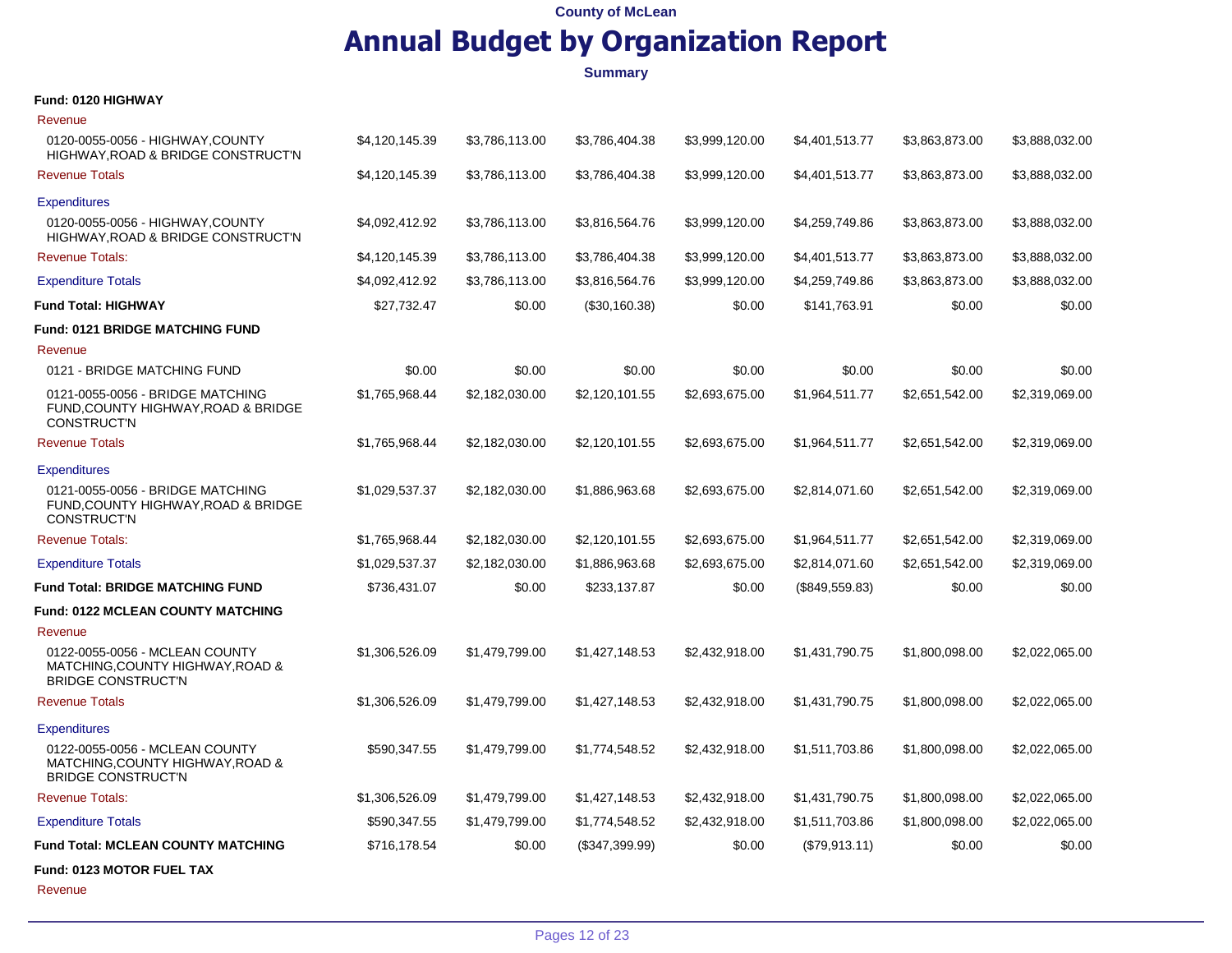|                                                                                                           |                 |                | <b>Summary</b> |                |                |                |                |
|-----------------------------------------------------------------------------------------------------------|-----------------|----------------|----------------|----------------|----------------|----------------|----------------|
| 0123-0055-0056 - MOTOR FUEL TAX, COUNTY<br>HIGHWAY, ROAD & BRIDGE CONSTRUCT'N                             | \$2,617,368.96  | \$3,585,928.00 | \$2,703,529.85 | \$3,639,928.00 | \$2,795,729.66 | \$4,233,278.00 | \$4,587,082.00 |
| <b>Revenue Totals</b>                                                                                     | \$2,617,368.96  | \$3,585,928.00 | \$2,703,529.85 | \$3,639,928.00 | \$2,795,729.66 | \$4,233,278.00 | \$4,587,082.00 |
| <b>Expenditures</b>                                                                                       |                 |                |                |                |                |                |                |
| 0123-0055-0056 - MOTOR FUEL TAX, COUNTY<br>HIGHWAY, ROAD & BRIDGE CONSTRUCT'N                             | \$3,343,476.61  | \$3,585,928.00 | \$2,066,689.87 | \$3,639,928.00 | \$2,514,364.42 | \$4,233,278.00 | \$4,587,082.00 |
| <b>Revenue Totals:</b>                                                                                    | \$2,617,368.96  | \$3,585,928.00 | \$2,703,529.85 | \$3,639,928.00 | \$2,795,729.66 | \$4,233,278.00 | \$4,587,082.00 |
| <b>Expenditure Totals</b>                                                                                 | \$3,343,476.61  | \$3,585,928.00 | \$2,066,689.87 | \$3,639,928.00 | \$2,514,364.42 | \$4,233,278.00 | \$4,587,082.00 |
| Fund Total: MOTOR FUEL TAX                                                                                | (\$726, 107.65) | \$0.00         | \$636,839.98   | \$0.00         | \$281,365.24   | \$0.00         | \$0.00         |
| Fund: 0129 CHILDREN'S ADVOCACY CNTR                                                                       |                 |                |                |                |                |                |                |
| Revenue                                                                                                   |                 |                |                |                |                |                |                |
| 0129-0062-0021 - CHILDREN'S ADVOCACY<br>CNTR, CHILDREN'S ADVOCACY<br>CNTR., CHILDREN'S ADVOCACY PROG.     | \$750,590.23    | \$335,938.00   | \$318,686.38   | \$344,546.00   | \$456,535.36   | \$493,826.00   | \$440,468.00   |
| 0129-0062-0097 - CHILDREN'S ADVOCACY<br>CNTR, CHILDREN'S ADVOCACY CNTR., CASA                             | \$0.00          | \$185,968.00   | \$196,221.86   | \$201,037.00   | \$200,999.78   | \$207,621.00   | \$209,383.00   |
| 0129-0062-0101 - CHILDREN'S ADVOCACY<br>CNTR, CHILDREN'S ADVOCACY CNTR., Multi-<br><b>County Services</b> | \$0.00          | \$142,384.00   | \$54,864.15    | \$149,909.00   | \$119,325.05   | \$143,986.00   | \$154,128.00   |
| <b>Revenue Totals</b>                                                                                     | \$750,590.23    | \$664,290.00   | \$569,772.39   | \$695,492.00   | \$776,860.19   | \$845,433.00   | \$803,979.00   |
| <b>Expenditures</b>                                                                                       |                 |                |                |                |                |                |                |
| 0129-0062-0021 - CHILDREN'S ADVOCACY<br>CNTR, CHILDREN'S ADVOCACY<br>CNTR., CHILDREN'S ADVOCACY PROG.     | \$591,217.97    | \$319,427.00   | \$314,862.60   | \$344,546.00   | \$379,968.63   | \$493,826.00   | \$452,161.00   |
| 0129-0062-0097 - CHILDREN'S ADVOCACY<br>CNTR, CHILDREN'S ADVOCACY CNTR., CASA                             | \$2,372.70      | \$192,114.00   | \$189,803.38   | \$201,037.00   | \$200,549.00   | \$207,621.00   | \$208,477.00   |
| 0129-0062-0101 - CHILDREN'S ADVOCACY<br>CNTR, CHILDREN'S ADVOCACY CNTR., Multi-<br><b>County Services</b> | \$1,514.24      | \$152,749.00   | \$125,609.34   | \$149,909.00   | \$135,352.93   | \$143,986.00   | \$143,341.00   |
| <b>Revenue Totals:</b>                                                                                    | \$750,590.23    | \$664,290.00   | \$569,772.39   | \$695,492.00   | \$776,860.19   | \$845,433.00   | \$803,979.00   |
| <b>Expenditure Totals</b>                                                                                 | \$595,104.91    | \$664,290.00   | \$630,275.32   | \$695,492.00   | \$715,870.56   | \$845,433.00   | \$803,979.00   |
| Fund Total: CHILDREN'S ADVOCACY CNTR                                                                      | \$155,485.32    | \$0.00         | (\$60,502.93)  | \$0.00         | \$60,989.63    | \$0.00         | \$0.00         |
| <b>Fund: 0130 SOCIAL SECURITY EXPENSE</b>                                                                 |                 |                |                |                |                |                |                |
| Revenue                                                                                                   |                 |                |                |                |                |                |                |
| 0130-0069-0070 - SOCIAL SECURITY<br>EXPENSE, SOCIAL SECURITY/IMRF, SOCIAL<br><b>SECURITY</b>              | \$2,263,290.53  | \$2,461,556.00 | \$2,254,412.74 | \$2,678,287.00 | \$2,401,789.36 | \$2,606,047.00 | \$2,664,682.00 |
| <b>Revenue Totals</b>                                                                                     | \$2,263,290.53  | \$2,461,556.00 | \$2,254,412.74 | \$2,678,287.00 | \$2,401,789.36 | \$2,606,047.00 | \$2,664,682.00 |
| Expenditures                                                                                              |                 |                |                |                |                |                |                |
| 0130-0069-0070 - SOCIAL SECURITY<br>EXPENSE, SOCIAL SECURITY/IMRF, SOCIAL<br><b>SECURITY</b>              | \$2,393,871.86  | \$2,461,556.00 | \$2,378,975.40 | \$2,678,287.00 | \$2,447,557.49 | \$2,606,047.00 | \$2,664,682.00 |
| <b>Revenue Totals:</b>                                                                                    | \$2,263,290.53  | \$2,461,556.00 | \$2,254,412.74 | \$2,678,287.00 | \$2,401,789.36 | \$2,606,047.00 | \$2,664,682.00 |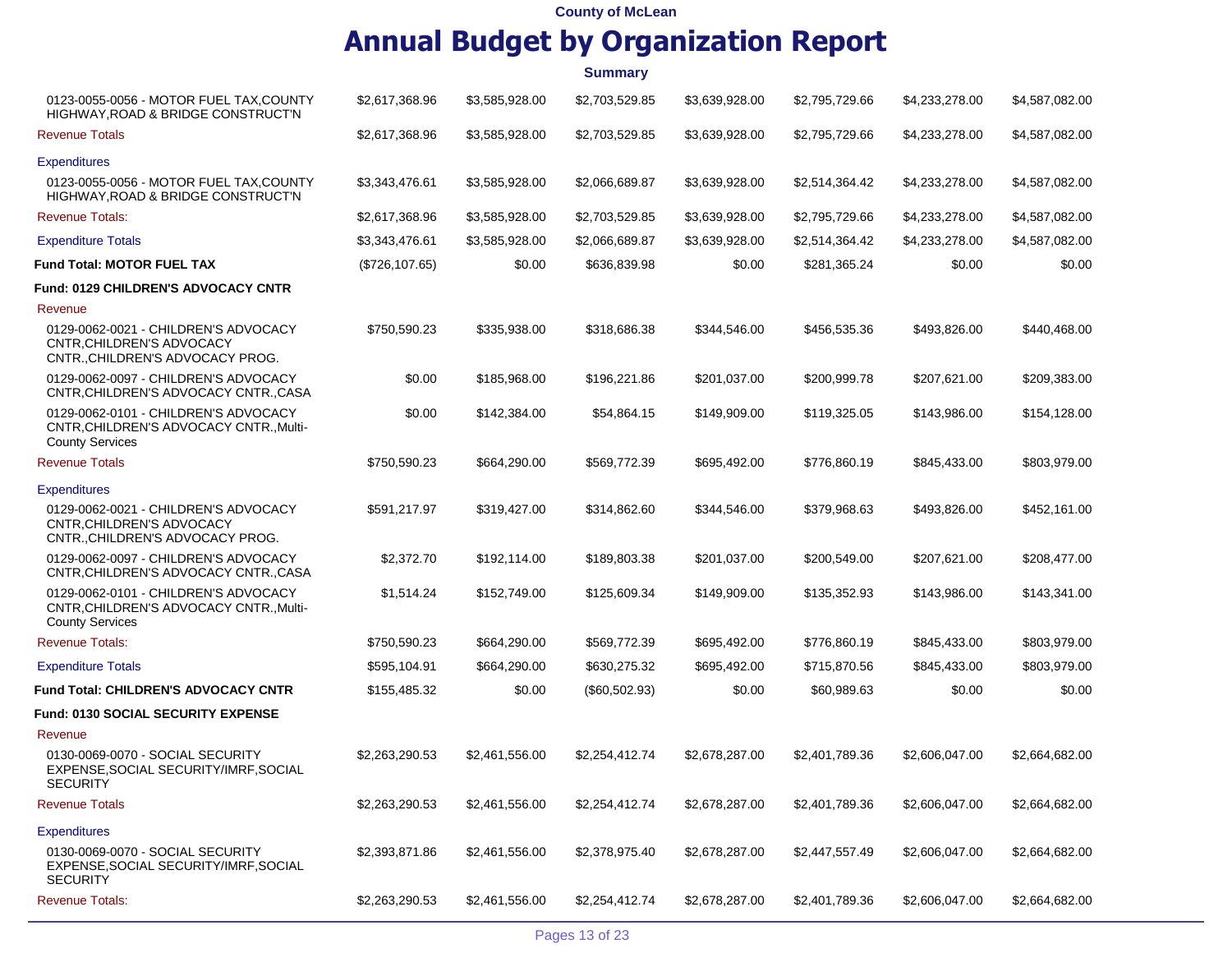|                                                                                                       |                |                | <b>Summary</b> |                |                |                |                |
|-------------------------------------------------------------------------------------------------------|----------------|----------------|----------------|----------------|----------------|----------------|----------------|
| <b>Expenditure Totals</b>                                                                             | \$2,393,871.86 | \$2,461,556.00 | \$2,378,975.40 | \$2,678,287.00 | \$2,447,557.49 | \$2,606,047.00 | \$2,664,682.00 |
| <b>Fund Total: SOCIAL SECURITY EXPENSE</b>                                                            | (\$130,581.33) | \$0.00         | (\$124,562.66) | \$0.00         | (\$45,768.13)  | \$0.00         | \$0.00         |
| <b>Fund: 0131 I.M.R.F. FUND</b>                                                                       |                |                |                |                |                |                |                |
| Revenue                                                                                               |                |                |                |                |                |                |                |
| 0131-0069-0071 - I.M.R.F. FUND, SOCIAL<br>SECURITY/IMRF, IMRF                                         | \$4,507,022.93 | \$4,436,078.00 | \$4,322,152.97 | \$4,707,344.00 | \$4,327,018.48 | \$4,598,076.00 | \$4,313,100.00 |
| <b>Revenue Totals</b>                                                                                 | \$4,507,022.93 | \$4,436,078.00 | \$4,322,152.97 | \$4,707,344.00 | \$4,327,018.48 | \$4,598,076.00 | \$4,313,100.00 |
| <b>Expenditures</b>                                                                                   |                |                |                |                |                |                |                |
| 0131-0069-0071 - I.M.R.F. FUND, SOCIAL<br>SECURITY/IMRF, IMRF                                         | \$4,263,195.93 | \$4,436,078.00 | \$4,209,008.22 | \$4,707,344.00 | \$4,219,084.41 | \$4,598,076.00 | \$4,313,100.00 |
| <b>Revenue Totals:</b>                                                                                | \$4,507,022.93 | \$4,436,078.00 | \$4,322,152.97 | \$4,707,344.00 | \$4,327,018.48 | \$4,598,076.00 | \$4,313,100.00 |
| <b>Expenditure Totals</b>                                                                             | \$4,263,195.93 | \$4,436,078.00 | \$4,209,008.22 | \$4,707,344.00 | \$4,219,084.41 | \$4,598,076.00 | \$4,313,100.00 |
| <b>Fund Total: I.M.R.F. FUND</b>                                                                      | \$243,827.00   | \$0.00         | \$113,144.75   | \$0.00         | \$107,934.07   | \$0.00         | \$0.00         |
| <b>Fund: 0133 CO-OPERATIVE EXTENSION</b>                                                              |                |                |                |                |                |                |                |
| Revenue                                                                                               |                |                |                |                |                |                |                |
| 0133-0088-0088 - CO-OPERATIVE<br>EXTENSION, CO-OPERATIVE EXTENSION, CO-<br>OPERATIVE EXTENSION        | \$529,847.11   | \$535,500.00   | \$533,937.17   | \$535,500.00   | \$535,059.21   | \$503,370.00   | \$503,370.00   |
| <b>Revenue Totals</b>                                                                                 | \$529,847.11   | \$535,500.00   | \$533,937.17   | \$535,500.00   | \$535,059.21   | \$503,370.00   | \$503,370.00   |
| <b>Expenditures</b>                                                                                   |                |                |                |                |                |                |                |
| 0133-0088-0088 - CO-OPERATIVE<br>EXTENSION, CO-OPERATIVE EXTENSION, CO-<br><b>OPERATIVE EXTENSION</b> | \$530,250.00   | \$535,500.00   | \$517,871.22   | \$535,500.00   | \$552,432.14   | \$503,370.00   | \$503,370.00   |
| <b>Revenue Totals:</b>                                                                                | \$529,847.11   | \$535,500.00   | \$533,937.17   | \$535,500.00   | \$535,059.21   | \$503,370.00   | \$503,370.00   |
| <b>Expenditure Totals</b>                                                                             | \$530,250.00   | \$535,500.00   | \$517,871.22   | \$535,500.00   | \$552,432.14   | \$503,370.00   | \$503,370.00   |
| <b>Fund Total: CO-OPERATIVE EXTENSION</b>                                                             | (\$402.89)     | \$0.00         | \$16,065.95    | \$0.00         | (\$17,372.93)  | \$0.00         | \$0.00         |
| <b>Fund: 0134 HISTORICAL MUSEUM</b>                                                                   |                |                |                |                |                |                |                |
| Revenue                                                                                               |                |                |                |                |                |                |                |
| 0134-0072-0072 - HISTORICAL<br>MUSEUM, HISTORICAL MUSEUM, HISTORICAL<br><b>MUSEUM MAINT.</b>          | \$65,682.16    | \$65,708.00    | \$65,654.18    | \$65,708.00    | \$65,589.69    | \$61,766.00    | \$61.766.00    |
| <b>Revenue Totals</b>                                                                                 | \$65.682.16    | \$65,708.00    | \$65,654.18    | \$65,708.00    | \$65,589.69    | \$61,766.00    | \$61,766.00    |
| <b>Expenditures</b>                                                                                   |                |                |                |                |                |                |                |
| 0134-0072-0072 - HISTORICAL<br>MUSEUM, HISTORICAL MUSEUM, HISTORICAL<br>MUSEUM MAINT.                 | \$65,708.00    | \$65,708.00    | \$63,830.62    | \$65,708.00    | \$67,585.38    | \$61,766.00    | \$61,766.00    |
| <b>Revenue Totals:</b>                                                                                | \$65,682.16    | \$65,708.00    | \$65,654.18    | \$65,708.00    | \$65,589.69    | \$61,766.00    | \$61,766.00    |
| <b>Expenditure Totals</b>                                                                             | \$65,708.00    | \$65,708.00    | \$63,830.62    | \$65,708.00    | \$67,585.38    | \$61,766.00    | \$61,766.00    |
| Fund Total: HISTORICAL MUSEUM                                                                         | (\$25.84)      | \$0.00         | \$1,823.56     | \$0.00         | (\$1,995.69)   | \$0.00         | \$0.00         |
| Fund: 0135 TORT JUDGEMENT                                                                             |                |                |                |                |                |                |                |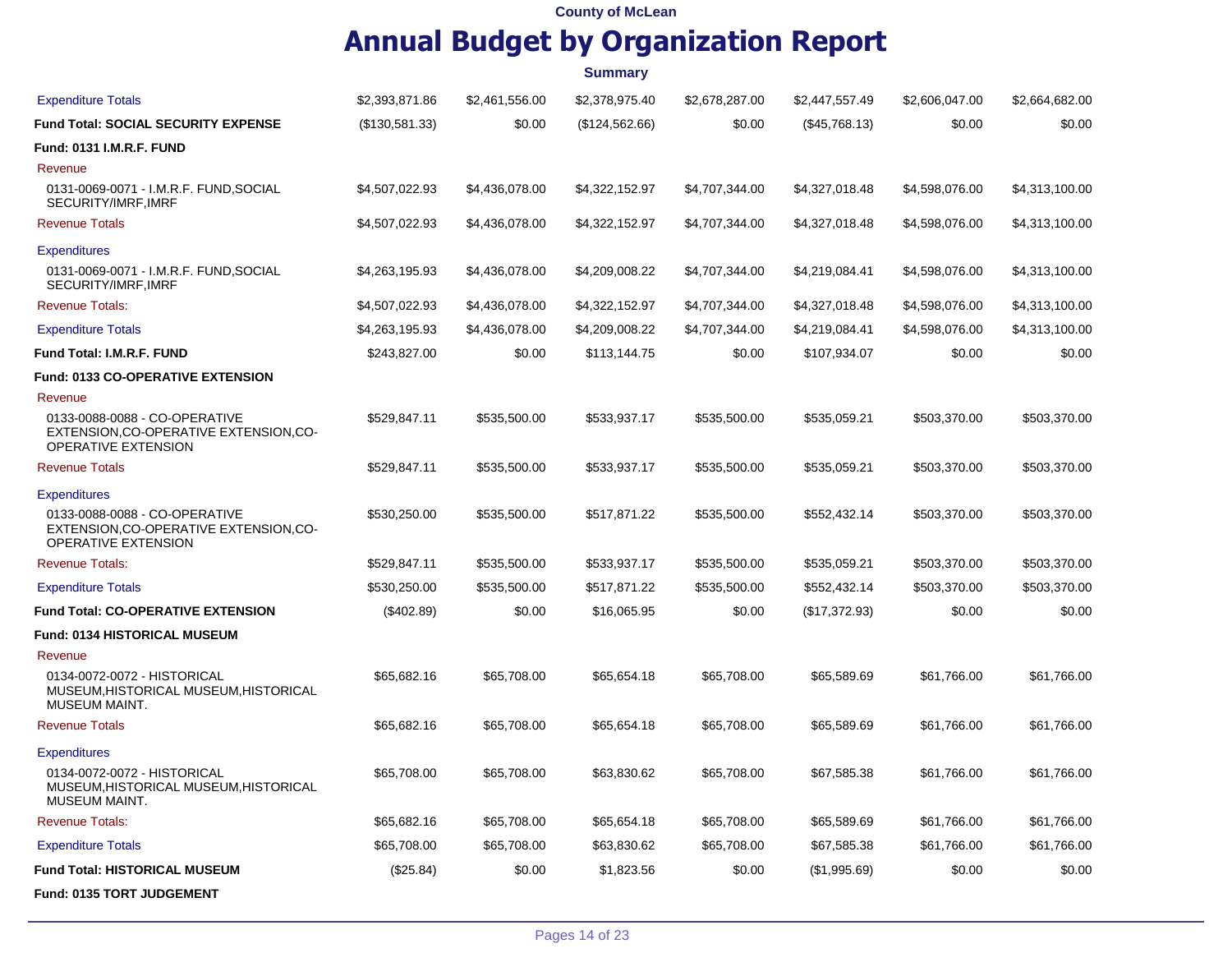### **Annual Budget by Organization Report**

| Revenue                                                                                             |                |                |                |                |                |                |                |
|-----------------------------------------------------------------------------------------------------|----------------|----------------|----------------|----------------|----------------|----------------|----------------|
| 0135-0077-0022 - TORT JUDGEMENT, TORT<br>JUDGMENT, JUVENILE DETENTION                               | \$2,159.63     | \$3,500.00     | \$3,252.73     | \$3,500.00     | \$1,988.50     | \$3,500.00     | \$3,500.00     |
| 0135-0077-0073 - TORT JUDGEMENT, TORT<br><b>JUDGMENT.RISK MANAGEMENT/JAIL</b>                       | \$3,039,398.17 | \$3,215,384.00 | \$3,228,774.45 | \$3,276,599.00 | \$3,270,068.47 | \$3,218,099.00 | \$3,365,929.00 |
| 0135-0077-0077 - TORT JUDGEMENT, TORT<br>JUDGMENT, RISK MANAGEMENT/INSURANCE                        | \$202,850.48   | \$0.00         | \$26,575.22    | \$0.00         | \$18,733.30    | \$0.00         | \$0.00         |
| 0135-0077-0078 - TORT JUDGEMENT, TORT<br>JUDGMENT, RISK MANAGEMENT/CIVIL                            | \$0.00         | \$0.00         | \$0.00         | \$0.00         | \$0.00         | \$0.00         | \$0.00         |
| <b>Revenue Totals</b>                                                                               | \$3,244,408.28 | \$3,218,884.00 | \$3,258,602.40 | \$3,280,099.00 | \$3,290,790.27 | \$3,221,599.00 | \$3,369,429.00 |
| <b>Expenditures</b>                                                                                 |                |                |                |                |                |                |                |
| 0135-0077-0022 - TORT JUDGEMENT, TORT<br>JUDGMENT, JUVENILE DETENTION                               | \$100,290.67   | \$113,836.00   | \$88,869.05    | \$118,354.00   | \$83,518.83    | \$121,824.00   | \$118,945.00   |
| 0135-0077-0073 - TORT JUDGEMENT, TORT<br>JUDGMENT, RISK MANAGEMENT/JAIL                             | \$1,198,444.24 | \$1,230,371.00 | \$1,252,852.71 | \$1,217,850.00 | \$1,092,254.88 | \$1,211,230.00 | \$1,138,868.00 |
| 0135-0077-0077 - TORT JUDGEMENT, TORT<br>JUDGMENT, RISK MANAGEMENT/INSURANCE                        | \$1,538,062.23 | \$1,643,783.00 | \$1,466,424.67 | \$1,705,231.00 | \$1,761,507.76 | \$1,623,659.00 | \$1,872,234.00 |
| 0135-0077-0078 - TORT JUDGEMENT, TORT<br>JUDGMENT, RISK MANAGEMENT/CIVIL                            | \$225,911.82   | \$230,894.00   | \$225,185.54   | \$238,664.00   | \$225,003.11   | \$264,886.00   | \$239,382.00   |
| <b>Revenue Totals:</b>                                                                              | \$3,244,408.28 | \$3,218,884.00 | \$3,258,602.40 | \$3,280,099.00 | \$3,290,790.27 | \$3,221,599.00 | \$3,369,429.00 |
| <b>Expenditure Totals</b>                                                                           | \$3,062,708.96 | \$3,218,884.00 | \$3,033,331.97 | \$3,280,099.00 | \$3,162,284.58 | \$3,221,599.00 | \$3,369,429.00 |
| <b>Fund Total: TORT JUDGEMENT</b>                                                                   | \$181,699.32   | \$0.00         | \$225,270.43   | \$0.00         | \$128,505.69   | \$0.00         | \$0.00         |
| Fund: 0136 VETERANS ASSISTANCE COMM.                                                                |                |                |                |                |                |                |                |
| Revenue                                                                                             |                |                |                |                |                |                |                |
| 0136-0065-0074 - VETERANS ASSISTANCE<br>COMM., VETERAN'S ASSISTANCE, VETERAN'S<br><b>ASSISTANCE</b> | \$168,886.87   | \$197,461.00   | \$172,393.67   | \$195,676.00   | \$172,969.98   | \$192,515.00   | \$195,859.00   |
| <b>Revenue Totals</b>                                                                               | \$168,886.87   | \$197,461.00   | \$172,393.67   | \$195,676.00   | \$172,969.98   | \$192,515.00   | \$195,859.00   |
| <b>Expenditures</b>                                                                                 |                |                |                |                |                |                |                |
| 0136-0065-0074 - VETERANS ASSISTANCE<br>COMM., VETERAN'S ASSISTANCE, VETERAN'S<br><b>ASSISTANCE</b> | \$168,300.16   | \$197,461.00   | \$173,030.10   | \$195,676.00   | \$171,684.28   | \$192,515.00   | \$195,859.00   |
| <b>Revenue Totals:</b>                                                                              | \$168,886.87   | \$197,461.00   | \$172,393.67   | \$195,676.00   | \$172,969.98   | \$192,515.00   | \$195,859.00   |
| <b>Expenditure Totals</b>                                                                           | \$168,300.16   | \$197,461.00   | \$173,030.10   | \$195,676.00   | \$171,684.28   | \$192,515.00   | \$195,859.00   |
| <b>Fund Total: VETERANS ASSISTANCE COMM.</b>                                                        | \$586.71       | \$0.00         | (\$636.43)     | \$0.00         | \$1,285.70     | \$0.00         | \$0.00         |
| Fund: 0137 RECORDER DOCUMENT STORAGE                                                                |                |                |                |                |                |                |                |
| Revenue                                                                                             |                |                |                |                |                |                |                |
| 0137-0005-0008 - RECORDER DOCUMENT<br>STORAGE, COUNTY CLERK, LEGAL RECORDS<br><b>DOCUMENT'N</b>     | \$100,028.00   | \$103,237.00   | \$99,160.00    | \$110,756.00   | \$91,668.00    | \$110,756.00   | \$110,254.00   |
| 0137-0006-0008 - RECORDER DOCUMENT<br>STORAGE, COUNTY RECORDER, LEGAL<br><b>RECORDS DOCUMENT'N</b>  | \$0.00         | \$0.00         | \$0.00         | \$0.00         | \$0.00         | \$0.00         | \$0.00         |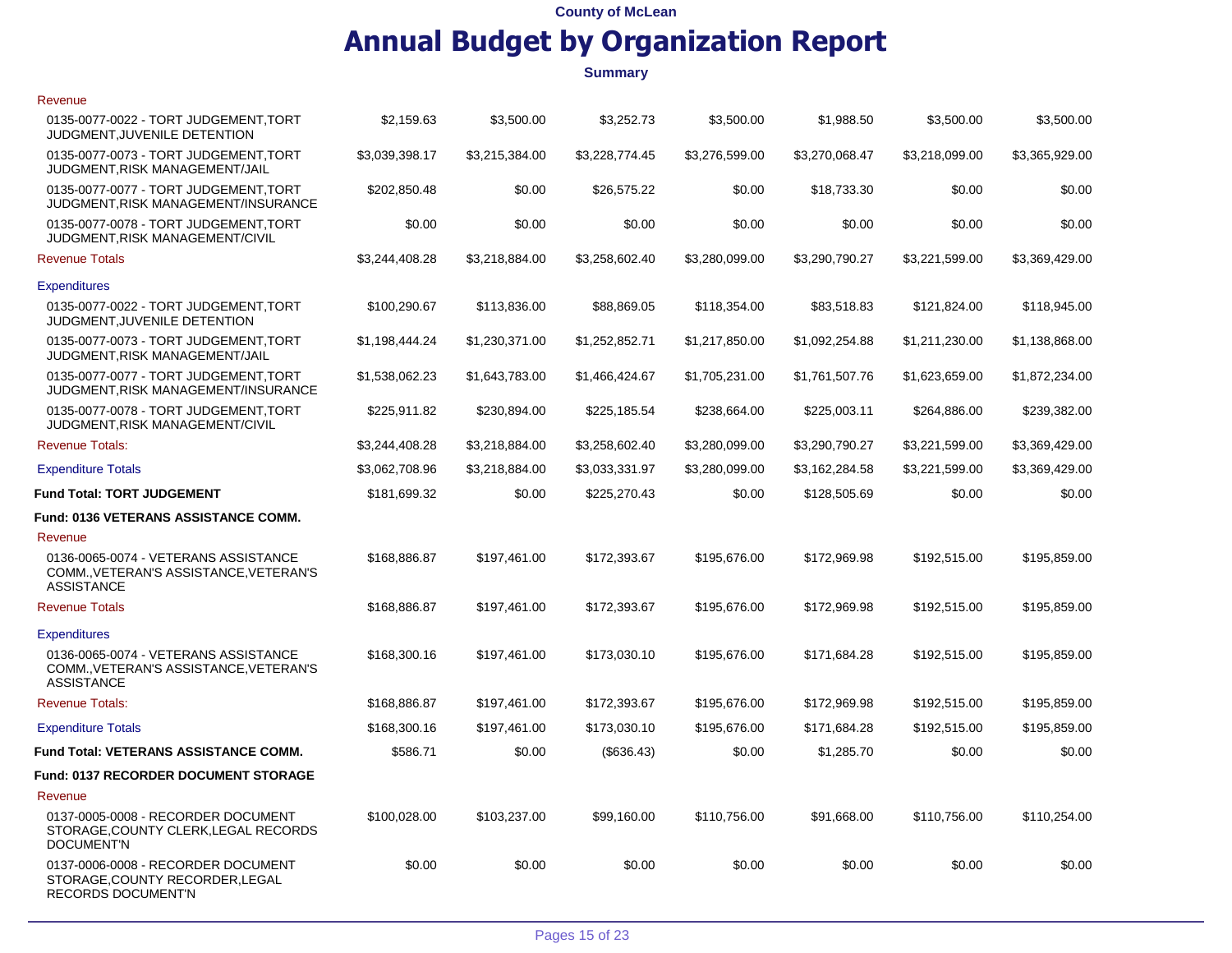|                                                                                                    |              |              | <b>Summary</b> |              |              |              |              |
|----------------------------------------------------------------------------------------------------|--------------|--------------|----------------|--------------|--------------|--------------|--------------|
| <b>Revenue Totals</b>                                                                              | \$100,028.00 | \$103,237.00 | \$99,160.00    | \$110,756.00 | \$91,668.00  | \$110,756.00 | \$110,254.00 |
| <b>Expenditures</b>                                                                                |              |              |                |              |              |              |              |
| 0137-0005-0008 - RECORDER DOCUMENT<br>STORAGE, COUNTY CLERK, LEGAL RECORDS<br><b>DOCUMENT'N</b>    | \$62,300.50  | \$103,237.00 | \$71,329.90    | \$110,756.00 | \$98,142.10  | \$110,756.00 | \$110,254.00 |
| 0137-0006-0008 - RECORDER DOCUMENT<br>STORAGE, COUNTY RECORDER, LEGAL<br><b>RECORDS DOCUMENT'N</b> | \$0.00       | \$0.00       | \$0.00         | \$0.00       | \$0.00       | \$0.00       | \$0.00       |
| <b>Revenue Totals:</b>                                                                             | \$100,028.00 | \$103,237.00 | \$99,160.00    | \$110,756.00 | \$91,668.00  | \$110,756.00 | \$110,254.00 |
| <b>Expenditure Totals</b>                                                                          | \$62,300.50  | \$103,237.00 | \$71,329.90    | \$110,756.00 | \$98,142.10  | \$110,756.00 | \$110,254.00 |
| Fund Total: RECORDER DOCUMENT STORAGE                                                              | \$37,727.50  | \$0.00       | \$27,830.10    | \$0.00       | (\$6,474.10) | \$0.00       | \$0.00       |
| Fund: 0138 CIRCUIT CLK/OPER & ADMIN                                                                |              |              |                |              |              |              |              |
| Revenue                                                                                            |              |              |                |              |              |              |              |
| 0138-0015-0011 - CIRCUIT CLK/OPER &<br>ADMIN, CIRCUIT CLERK, ADMINISTRATIVE<br><b>SERVICES</b>     | \$36,267.19  | \$38,610.00  | \$36,570.54    | \$45,456.00  | \$33,713.69  | \$44,878.00  | \$44,386.00  |
| <b>Revenue Totals</b>                                                                              | \$36,267.19  | \$38,610.00  | \$36,570.54    | \$45,456.00  | \$33,713.69  | \$44,878.00  | \$44,386.00  |
| <b>Expenditures</b>                                                                                |              |              |                |              |              |              |              |
| 0138-0015-0011 - CIRCUIT CLK/OPER &<br>ADMIN, CIRCUIT CLERK, ADMINISTRATIVE<br><b>SERVICES</b>     | \$18,755.19  | \$38,610.00  | \$23,630.01    | \$45,456.00  | \$28,079.66  | \$44,878.00  | \$44,386.00  |
| <b>Revenue Totals:</b>                                                                             | \$36,267.19  | \$38,610.00  | \$36,570.54    | \$45,456.00  | \$33,713.69  | \$44,878.00  | \$44,386.00  |
| <b>Expenditure Totals</b>                                                                          | \$18,755.19  | \$38,610.00  | \$23,630.01    | \$45,456.00  | \$28,079.66  | \$44,878.00  | \$44,386.00  |
| Fund Total: CIRCUIT CLK/OPER & ADMIN                                                               | \$17,512.00  | \$0.00       | \$12,940.53    | \$0.00       | \$5,634.03   | \$0.00       | \$0.00       |
| Fund: 0140 CIRCUIT CLERK AUTOMATION                                                                |              |              |                |              |              |              |              |
| Revenue                                                                                            |              |              |                |              |              |              |              |
| 0140-0015-0014 - CIRCUIT CLERK<br>AUTOMATION, CIRCUIT CLERK, AUTOMATION                            | \$450,580.16 | \$440,000.00 | \$475,131.47   | \$486,000.00 | \$496,420.87 | \$486,000.00 | \$486,000.00 |
| <b>Revenue Totals</b>                                                                              | \$450,580.16 | \$440,000.00 | \$475,131.47   | \$486,000.00 | \$496,420.87 | \$486,000.00 | \$486,000.00 |
| <b>Expenditures</b>                                                                                |              |              |                |              |              |              |              |
| 0140-0015-0014 - CIRCUIT CLERK<br>AUTOMATION, CIRCUIT CLERK, AUTOMATION                            | \$164,247.47 | \$440,000.00 | \$136,873.22   | \$486,000.00 | \$373,127.54 | \$486,000.00 | \$486,000.00 |
| <b>Revenue Totals:</b>                                                                             | \$450,580.16 | \$440,000.00 | \$475,131.47   | \$486,000.00 | \$496,420.87 | \$486,000.00 | \$486,000.00 |
| <b>Expenditure Totals</b>                                                                          | \$164.247.47 | \$440,000.00 | \$136,873.22   | \$486,000.00 | \$373,127.54 | \$486,000.00 | \$486,000.00 |
| <b>Fund Total: CIRCUIT CLERK AUTOMATION</b>                                                        | \$286,332.69 | \$0.00       | \$338,258.25   | \$0.00       | \$123,293.33 | \$0.00       | \$0.00       |
| Fund: 0141 COURT SECURITY                                                                          |              |              |                |              |              |              |              |
| Revenue                                                                                            |              |              |                |              |              |              |              |
| 0141-0029-0035 - COURT<br>SECURITY, SHERIFF, COURT SECURITY                                        | \$434,254.17 | \$470,057.00 | \$279,254.38   | \$472,051.00 | \$257,092.63 | \$511,455.00 | \$569,465.00 |
| <b>Revenue Totals</b>                                                                              | \$434,254.17 | \$470,057.00 | \$279,254.38   | \$472,051.00 | \$257,092.63 | \$511,455.00 | \$569,465.00 |
| <b>Expenditures</b>                                                                                |              |              |                |              |              |              |              |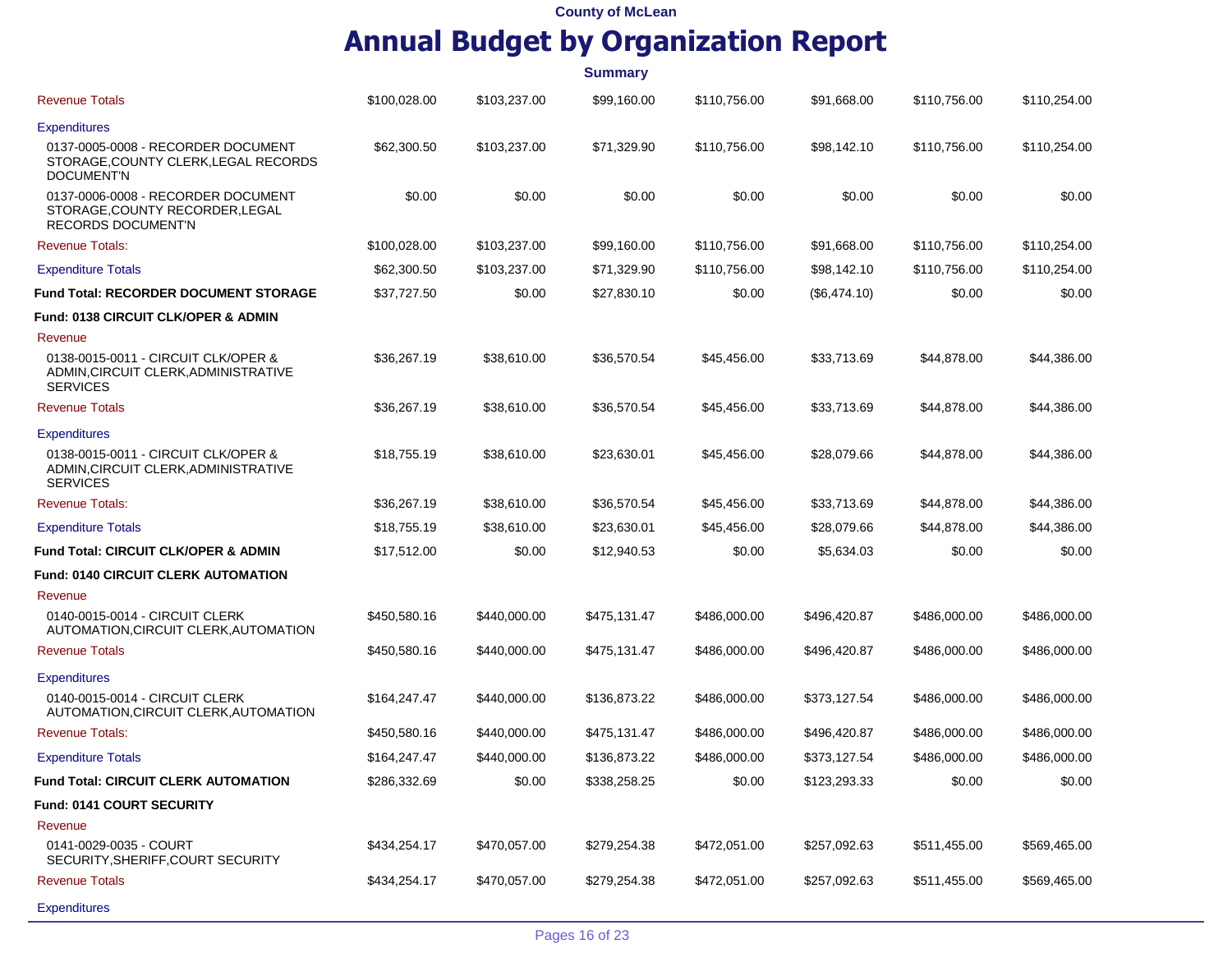### **County of McLean Annual Budget by Organization Report**

|                                                                                               |               |              | <b>Summary</b>  |              |                |              |              |
|-----------------------------------------------------------------------------------------------|---------------|--------------|-----------------|--------------|----------------|--------------|--------------|
| 0141-0029-0035 - COURT<br>SECURITY, SHERIFF, COURT SECURITY                                   | \$274,916.27  | \$470,057.00 | \$440,896.57    | \$472,051.00 | \$440,125.82   | \$511,455.00 | \$569,465.00 |
| <b>Revenue Totals:</b>                                                                        | \$434,254.17  | \$470,057.00 | \$279,254.38    | \$472,051.00 | \$257,092.63   | \$511,455.00 | \$569,465.00 |
| <b>Expenditure Totals</b>                                                                     | \$274,916.27  | \$470,057.00 | \$440,896.57    | \$472,051.00 | \$440,125.82   | \$511,455.00 | \$569,465.00 |
| Fund Total: COURT SECURITY                                                                    | \$159,337.90  | \$0.00       | (\$161, 642.19) | \$0.00       | (\$183,033.19) | \$0.00       | \$0.00       |
| Fund: 0142 COURT DOCUMENT STORAGE                                                             |               |              |                 |              |                |              |              |
| Revenue                                                                                       |               |              |                 |              |                |              |              |
| 0142-0015-0011 - COURT DOCUMENT<br>STORAGE, CIRCUIT CLERK, ADMINISTRATIVE<br><b>SERVICES</b>  | \$335,599.63  | \$336,000.00 | \$351,337.69    | \$350,000.00 | \$367,605.69   | \$350,000.00 | \$350,000.00 |
| <b>Revenue Totals</b>                                                                         | \$335,599.63  | \$336,000.00 | \$351,337.69    | \$350,000.00 | \$367,605.69   | \$350,000.00 | \$350,000.00 |
| <b>Expenditures</b>                                                                           |               |              |                 |              |                |              |              |
| 0142-0015-0011 - COURT DOCUMENT<br>STORAGE, CIRCUIT CLERK, ADMINISTRATIVE<br><b>SERVICES</b>  | \$176,764.24  | \$336,000.00 | \$221,029.03    | \$350,000.00 | \$221,305.24   | \$350,000.00 | \$350,000.00 |
| <b>Revenue Totals:</b>                                                                        | \$335,599.63  | \$336,000.00 | \$351,337.69    | \$350,000.00 | \$367,605.69   | \$350,000.00 | \$350,000.00 |
| <b>Expenditure Totals</b>                                                                     | \$176,764.24  | \$336,000.00 | \$221,029.03    | \$350,000.00 | \$221,305.24   | \$350,000.00 | \$350,000.00 |
| Fund Total: COURT DOCUMENT STORAGE                                                            | \$158,835.39  | \$0.00       | \$130,308.66    | \$0.00       | \$146,300.45   | \$0.00       | \$0.00       |
| <b>Fund: 0143 CHILD SUPPORT COLLECTION</b>                                                    |               |              |                 |              |                |              |              |
| Revenue                                                                                       |               |              |                 |              |                |              |              |
| 0143-0015-0013 - CHILD SUPPORT<br>COLLECTION, CIRCUIT CLERK, CIVIL CASES                      | \$58,890.08   | \$106,738.00 | \$63,401.99     | \$111,075.00 | \$55,288.40    | \$104,651.00 | \$105,650.00 |
| <b>Revenue Totals</b>                                                                         | \$58,890.08   | \$106,738.00 | \$63,401.99     | \$111,075.00 | \$55,288.40    | \$104,651.00 | \$105,650.00 |
| <b>Expenditures</b>                                                                           |               |              |                 |              |                |              |              |
| 0143-0015-0013 - CHILD SUPPORT<br>COLLECTION, CIRCUIT CLERK, CIVIL CASES                      | \$95,372.75   | \$106,738.00 | \$102,683.93    | \$111,075.00 | \$92,407.80    | \$104,651.00 | \$105,650.00 |
| <b>Revenue Totals:</b>                                                                        | \$58,890.08   | \$106,738.00 | \$63,401.99     | \$111,075.00 | \$55,288.40    | \$104,651.00 | \$105,650.00 |
| <b>Expenditure Totals</b>                                                                     | \$95,372.75   | \$106,738.00 | \$102,683.93    | \$111,075.00 | \$92,407.80    | \$104,651.00 | \$105,650.00 |
| Fund Total: CHILD SUPPORT COLLECTION                                                          | (\$36,482.67) | \$0.00       | (\$39,281.94)   | \$0.00       | (\$37,119.40)  | \$0.00       | \$0.00       |
| Fund: 0146 ADULT PROBATION SERVICES                                                           |               |              |                 |              |                |              |              |
| Revenue                                                                                       |               |              |                 |              |                |              |              |
| 0146-0022-0025 - ADULT PROBATION<br>SERVICES, COURT SERVICES, PROBATION<br><b>SUPERVISION</b> | \$339,004.36  | \$290,920.00 | \$358,798.63    | \$389,310.00 | \$345,127.79   | \$350,235.00 | \$596,682.00 |
| <b>Revenue Totals</b>                                                                         | \$339,004.36  | \$290,920.00 | \$358,798.63    | \$389,310.00 | \$345,127.79   | \$350,235.00 | \$596,682.00 |
| <b>Expenditures</b>                                                                           |               |              |                 |              |                |              |              |
| 0146-0022-0025 - ADULT PROBATION<br>SERVICES, COURT SERVICES, PROBATION<br><b>SUPERVISION</b> | \$242,478.54  | \$290,920.00 | \$258,699.78    | \$389,310.00 | \$278,106.41   | \$350,235.00 | \$596,682.00 |
| <b>Revenue Totals:</b>                                                                        | \$339,004.36  | \$290,920.00 | \$358,798.63    | \$389,310.00 | \$345,127.79   | \$350,235.00 | \$596,682.00 |
| <b>Expenditure Totals</b>                                                                     | \$242,478.54  | \$290,920.00 | \$258,699.78    | \$389,310.00 | \$278,106.41   | \$350,235.00 | \$596,682.00 |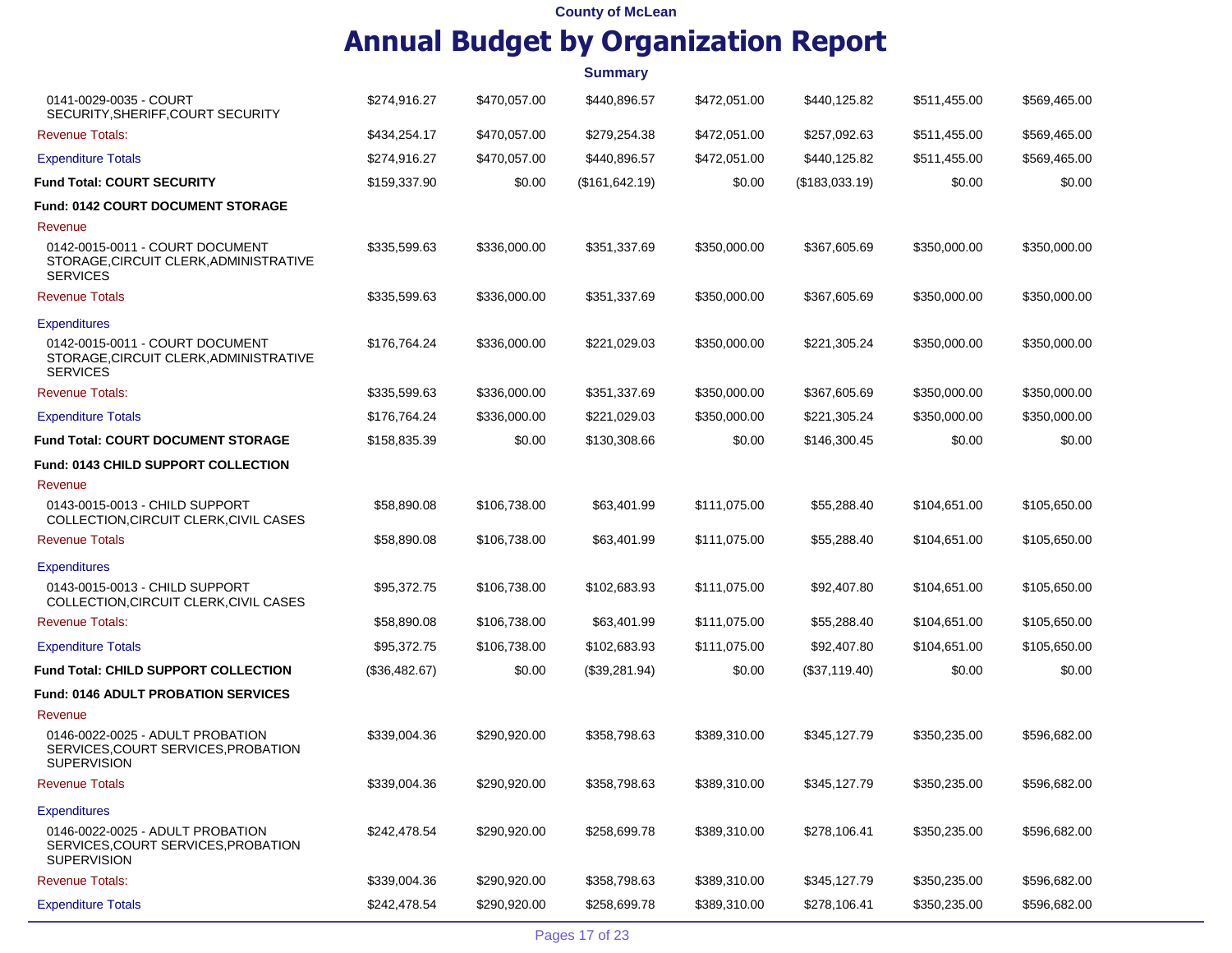|                                                                                    |                |              | <b>Summary</b> |              |               |              |              |
|------------------------------------------------------------------------------------|----------------|--------------|----------------|--------------|---------------|--------------|--------------|
| <b>Fund Total: ADULT PROBATION SERVICES</b>                                        | \$96,525.82    | \$0.00       | \$100,098.85   | \$0.00       | \$67,021.38   | \$0.00       | \$0.00       |
| <b>Fund: 0147 EVERGREEN LAKE LEASE</b>                                             |                |              |                |              |               |              |              |
| Revenue                                                                            |                |              |                |              |               |              |              |
| 0147-0040-0044 - EVERGREEN LAKE<br>LEASE.PARKS &<br>RECREATION, CONSERVATION       | \$0.00         | \$9,100.00   | \$0.00         | \$12,090.00  | \$0.00        | \$18,059.00  | \$11,923.00  |
| <b>Revenue Totals</b>                                                              | \$0.00         | \$9,100.00   | \$0.00         | \$12,090.00  | \$0.00        | \$18,059.00  | \$11,923.00  |
| <b>Expenditures</b>                                                                |                |              |                |              |               |              |              |
| 0147-0040-0044 - EVERGREEN LAKE<br>LEASE, PARKS &<br>RECREATION, CONSERVATION      | \$1,631.50     | \$9,100.00   | \$3,375.25     | \$12,090.00  | \$10,895.13   | \$18,059.00  | \$11,923.00  |
| <b>Revenue Totals:</b>                                                             | \$0.00         | \$9,100.00   | \$0.00         | \$12,090.00  | \$0.00        | \$18,059.00  | \$11,923.00  |
| <b>Expenditure Totals</b>                                                          | \$1,631.50     | \$9,100.00   | \$3,375.25     | \$12,090.00  | \$10,895.13   | \$18,059.00  | \$11,923.00  |
| <b>Fund Total: EVERGREEN LAKE LEASE</b>                                            | (\$1,631.50)   | \$0.00       | (\$3,375.25)   | \$0.00       | (\$10,895.13) | \$0.00       | \$0.00       |
| Fund: 0156 IDPA IV-D PROJECT                                                       |                |              |                |              |               |              |              |
| Revenue                                                                            |                |              |                |              |               |              |              |
| 0156-0015-0013 - IDPA IV-D PROJECT, CIRCUIT<br><b>CLERK, CIVIL CASES</b>           | \$9,687.00     | \$21,633.00  | \$28,245.00    | \$21,633.00  | \$11,634.00   | \$21,633.00  | \$21,633.00  |
| 0156-0016-0018 - IDPA IV-D PROJECT, CIRCUIT<br><b>COURT, CHILD SUPPORT</b>         | \$8,250.00     | \$0.00       | \$0.00         | \$0.00       | \$0.00        | \$0.00       | \$0.00       |
| 0156-0020-0079 - IDPA IV-D PROJECT, STATE'S<br>ATTORNEY, CHILD SUPPORT             | \$124,529.05   | \$282,012.00 | \$292,646.04   | \$297,304.00 | \$365,890.17  | \$298,845.00 | \$293,994.00 |
| <b>Revenue Totals</b>                                                              | \$142,466.05   | \$303,645.00 | \$320,891.04   | \$318,937.00 | \$377,524.17  | \$320,478.00 | \$315,627.00 |
| <b>Expenditures</b>                                                                |                |              |                |              |               |              |              |
| 0156-0015-0013 - IDPA IV-D PROJECT, CIRCUIT<br><b>CLERK, CIVIL CASES</b>           | \$14,194.46    | \$21,633.00  | \$10,910.81    | \$11,263.00  | \$11,584.13   | \$15,085.00  | \$15,186.00  |
| 0156-0016-0018 - IDPA IV-D PROJECT, CIRCUIT<br><b>COURT, CHILD SUPPORT</b>         | \$8,250.00     | \$0.00       | \$0.00         | \$0.00       | \$3,625.00    | \$0.00       | \$0.00       |
| 0156-0020-0079 - IDPA IV-D PROJECT, STATE'S<br>ATTORNEY, CHILD SUPPORT             | \$271,041.62   | \$282,012.00 | \$259,368.39   | \$307,674.00 | \$300,649.20  | \$305,393.00 | \$300,441.00 |
| <b>Revenue Totals:</b>                                                             | \$142,466.05   | \$303,645.00 | \$320,891.04   | \$318,937.00 | \$377,524.17  | \$320,478.00 | \$315,627.00 |
| <b>Expenditure Totals</b>                                                          | \$293,486.08   | \$303,645.00 | \$270,279.20   | \$318,937.00 | \$315,858.33  | \$320,478.00 | \$315,627.00 |
| <b>Fund Total: IDPA IV-D PROJECT</b>                                               | (\$151,020.03) | \$0.00       | \$50,611.84    | \$0.00       | \$61,665.84   | \$0.00       | \$0.00       |
| <b>Fund: 0159 WASTE MANAGEMENT FUND</b>                                            |                |              |                |              |               |              |              |
| Revenue                                                                            |                |              |                |              |               |              |              |
| 0159-0001-0059 - WASTE MANAGEMENT<br>FUND, COUNTY BOARD, SOLID WASTE<br>MANAGEMENT | \$140,139.49   | \$157,200.00 | \$132,089.44   | \$157,200.00 | \$135,471.95  | \$157,200.00 | \$60,000.00  |
| <b>Revenue Totals</b>                                                              | \$140,139.49   | \$157,200.00 | \$132,089.44   | \$157,200.00 | \$135,471.95  | \$157,200.00 | \$60,000.00  |
| Expenditures                                                                       |                |              |                |              |               |              |              |
| 0159-0001-0059 - WASTE MANAGEMENT<br>FUND, COUNTY BOARD, SOLID WASTE               | \$156,950.60   | \$157,200.00 | \$139,306.60   | \$157,200.00 | \$141,620.66  | \$157,200.00 | \$60,000.00  |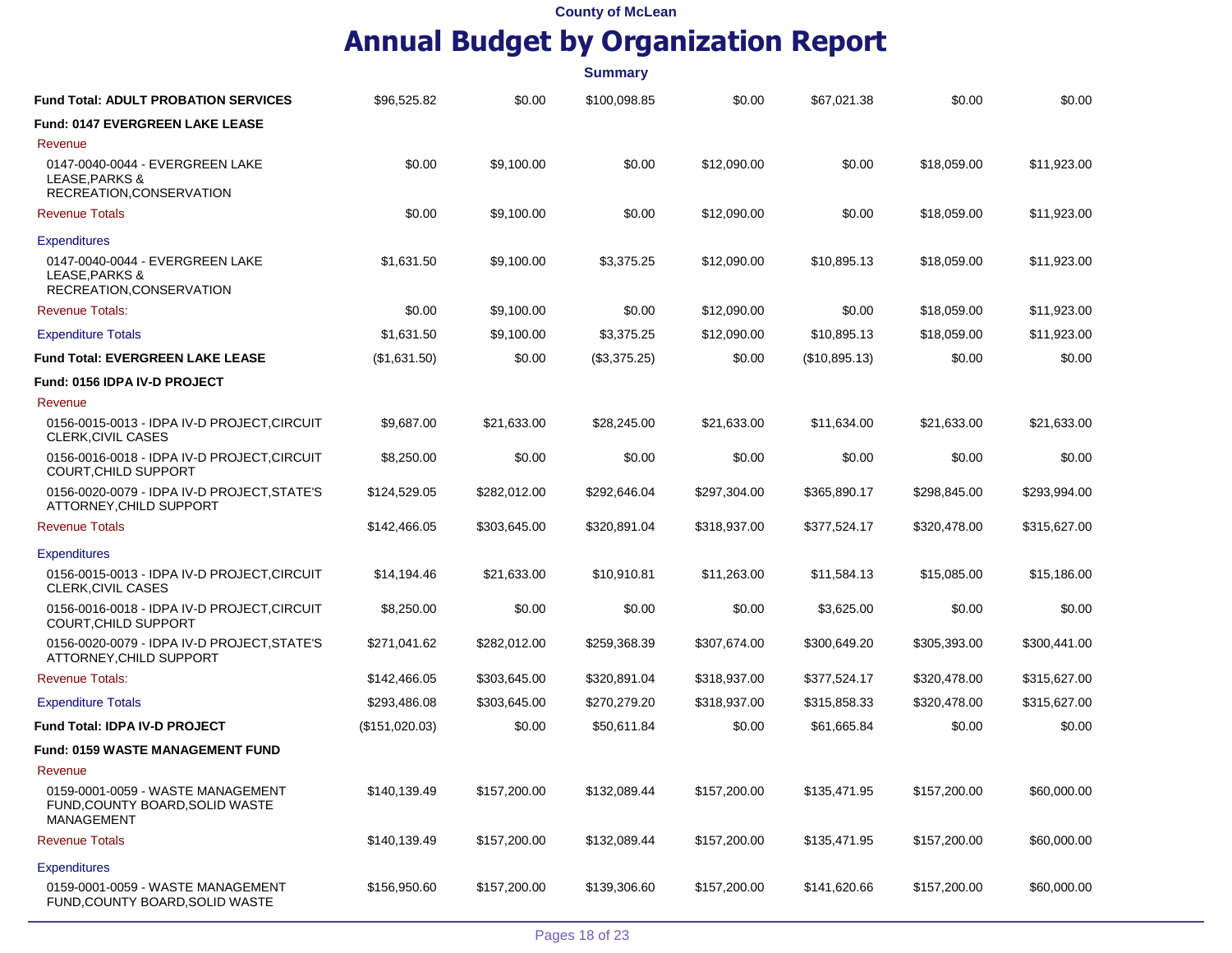### **Annual Budget by Organization Report**

| MANAGEMENT                                                                               |                |                |                  |                |                   |                |                |
|------------------------------------------------------------------------------------------|----------------|----------------|------------------|----------------|-------------------|----------------|----------------|
| <b>Revenue Totals:</b>                                                                   | \$140,139.49   | \$157,200.00   | \$132,089.44     | \$157,200.00   | \$135,471.95      | \$157,200.00   | \$60,000.00    |
| <b>Expenditure Totals</b>                                                                | \$156,950.60   | \$157,200.00   | \$139,306.60     | \$157,200.00   | \$141,620.66      | \$157,200.00   | \$60,000.00    |
| <b>Fund Total: WASTE MANAGEMENT FUND</b>                                                 | (\$16,811.11)  | \$0.00         | (\$7,217.16)     | \$0.00         | (\$6,148.71)      | \$0.00         | \$0.00         |
| Fund: 0161 PBC LEASE                                                                     |                |                |                  |                |                   |                |                |
| Revenue                                                                                  |                |                |                  |                |                   |                |                |
| 0161-0045-0050 - PBC LEASE, LAW & JUSTICE<br><b>BUILDING, LAW &amp; JUSTICE BUILDING</b> | \$1,368,882.53 | \$2,817,050.00 | \$1,811,521.07   | \$2,878,968.00 | \$2,877,758.11    | \$2,939,756.00 | \$2,988,892.00 |
| 0161-0115-0115 - PBC LEASE, GOVERNMENT<br><b>BUILDING, GOVERNMENT CENTER</b>             | \$428,746.50   | \$429,176.00   | \$427,985.79     | \$428,737.00   | \$428,418.92      | \$429,239.00   | \$429,176.00   |
| <b>Revenue Totals</b>                                                                    | \$1,797,629.03 | \$3,246,226.00 | \$2,239,506.86   | \$3,307,705.00 | \$3,306,177.03    | \$3,368,995.00 | \$3,418,068.00 |
| <b>Expenditures</b>                                                                      |                |                |                  |                |                   |                |                |
| 0161-0045-0050 - PBC LEASE.LAW & JUSTICE<br><b>BUILDING, LAW &amp; JUSTICE BUILDING</b>  | \$1,370,000.00 | \$2,817,050.00 | \$4,978,734.43   | \$2,878,968.00 | \$14,613,283.05   | \$2,939,756.00 | \$2,988,892.00 |
| 0161-0115-0115 - PBC LEASE, GOVERNMENT<br><b>BUILDING, GOVERNMENT CENTER</b>             | \$429,176.00   | \$429,176.00   | \$429,176.00     | \$428,737.00   | \$428,737.00      | \$429,239.00   | \$429,176.00   |
| <b>Revenue Totals:</b>                                                                   | \$1,797,629.03 | \$3,246,226.00 | \$2,239,506.86   | \$3,307,705.00 | \$3,306,177.03    | \$3,368,995.00 | \$3,418,068.00 |
| <b>Expenditure Totals</b>                                                                | \$1,799,176.00 | \$3,246,226.00 | \$5,407,910.43   | \$3,307,705.00 | \$15,042,020.05   | \$3,368,995.00 | \$3,418,068.00 |
| <b>Fund Total: PBC LEASE</b>                                                             | (\$1,546.97)   | \$0.00         | (\$3,168,403.57) | \$0.00         | (\$11,735,843.02) | \$0.00         | \$0.00         |
| Fund: 0162 PBC RENT/O & M                                                                |                |                |                  |                |                   |                |                |
| Revenue                                                                                  |                |                |                  |                |                   |                |                |
| 0162-0041-0022 - PBC RENT/O & M.FACILITIES<br>MANAGEMENT, JUVENILE DETENTION             | \$0.00         | \$0.00         | \$0.00           | \$0.00         | \$0.00            | \$0.00         | \$232,554.00   |
| 0162-0041-0049 - PBC RENT/O & M, FACILITIES<br>MANAGEMENT, COURTHOUSE                    | \$156,805.75   | \$137,616.00   | \$137,305.00     | \$131,794.00   | \$131,565.08      | \$151,921.00   | \$174,070.00   |
| 0162-0041-0065 - PBC RENT/O & M, FACILITIES<br>MANAGEMENT, ANIMAL CONTROL                | \$0.00         | \$0.00         | \$0.00           | \$0.00         | \$0.00            | \$0.00         | \$56,613.00    |
| 0162-0045-0050 - PBC RENT/O & M,LAW &<br>JUSTICE BUILDING, LAW & JUSTICE BUILDING        | \$2,609,759.59 | \$3,375,013.00 | \$1,779,669.25   | \$2,031,132.00 | \$2,029,740.37    | \$1,976,066.00 | \$1,797,880.00 |
| 0162-0115-0115 - PBC RENT/O &<br>M, GOVERNMENT BUILDING, GOVERNMENT<br><b>CENTER</b>     | \$382,253.49   | \$335,895.00   | \$334,678.75     | \$332,654.00   | \$332,540.88      | \$391,329.00   | \$339,551.00   |
| <b>Revenue Totals</b>                                                                    | \$3,148,818.83 | \$3,848,524.00 | \$2,251,653.00   | \$2,495,580.00 | \$2,493,846.33    | \$2,519,316.00 | \$2,600,668.00 |
| <b>Expenditures</b>                                                                      |                |                |                  |                |                   |                |                |
| 0162-0041-0022 - PBC RENT/O & M, FACILITIES<br>MANAGEMENT, JUVENILE DETENTION            | \$0.00         | \$0.00         | \$0.00           | \$0.00         | \$0.00            | \$0.00         | \$232,554.00   |
| 0162-0041-0049 - PBC RENT/O & M.FACILITIES<br>MANAGEMENT, COURTHOUSE                     | \$167,976.00   | \$137,616.00   | \$137,616.00     | \$131,794.00   | \$131,794.00      | \$151,921.00   | \$174,070.00   |
| 0162-0041-0065 - PBC RENT/O & M.FACILITIES<br>MANAGEMENT, ANIMAL CONTROL                 | \$0.00         | \$0.00         | \$0.00           | \$0.00         | \$0.00            | \$0.00         | \$56,613.00    |
| 0162-0045-0050 - PBC RENT/O & M,LAW &<br>JUSTICE BUILDING, LAW & JUSTICE BUILDING        | \$2,150,438.00 | \$3,375,013.00 | \$1,778,142.00   | \$2,031,132.00 | \$2,031,132.00    | \$1,976,066.00 | \$1,797,880.00 |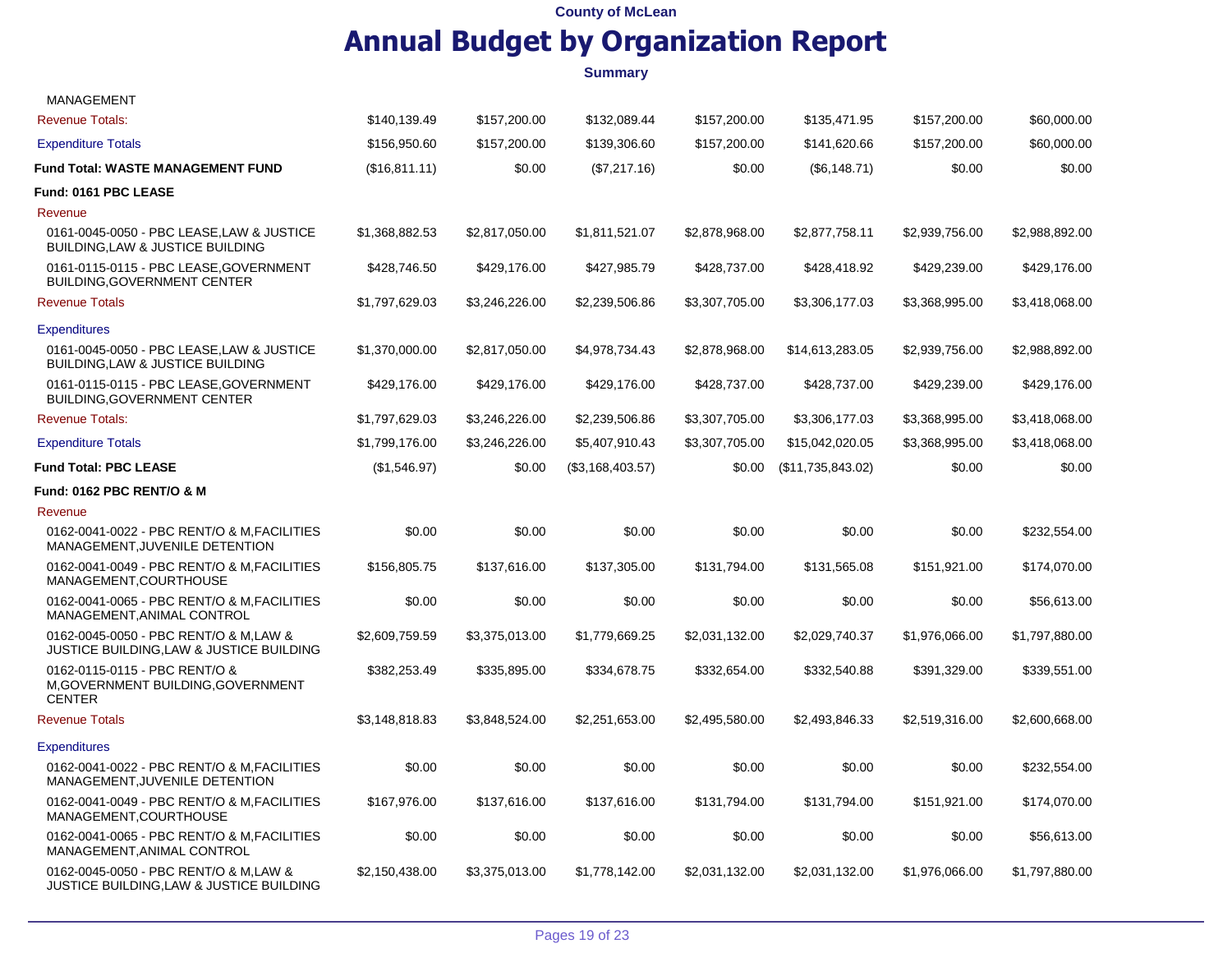|                                                                                                 |                |                | <b>Summary</b> |                |                |                |                |
|-------------------------------------------------------------------------------------------------|----------------|----------------|----------------|----------------|----------------|----------------|----------------|
| 0162-0115-0115 - PBC RENT/O &<br>M, GOVERNMENT BUILDING, GOVERNMENT<br><b>CENTER</b>            | \$382,587.00   | \$335,895.00   | \$335,895.00   | \$332,654.00   | \$332,654.00   | \$391,329.00   | \$339,551.00   |
| <b>Revenue Totals:</b>                                                                          | \$3,148,818.83 | \$3,848,524.00 | \$2,251,653.00 | \$2,495,580.00 | \$2,493,846.33 | \$2,519,316.00 | \$2,600,668.00 |
| <b>Expenditure Totals</b>                                                                       | \$2,701,001.00 | \$3,848,524.00 | \$2,251,653.00 | \$2,495,580.00 | \$2,495,580.00 | \$2,519,316.00 | \$2,600,668.00 |
| Fund Total: PBC RENT/O & M                                                                      | \$447,817.83   | \$0.00         | \$0.00         | \$0.00         | (\$1,733.67)   | \$0.00         | \$0.00         |
| Fund: 0164 CO CLERK DOC STORAGE                                                                 |                |                |                |                |                |                |                |
| Revenue                                                                                         |                |                |                |                |                |                |                |
| 0164-0005-0007 - CO CLERK DOC<br>STORAGE.COUNTY CLERK.RECORDS                                   | \$23,861.00    | \$23,000.00    | \$22,342.00    | \$23,000.00    | \$26,243.00    | \$27,000.00    | \$25,023.00    |
| <b>Revenue Totals</b>                                                                           | \$23,861.00    | \$23,000.00    | \$22,342.00    | \$23,000.00    | \$26,243.00    | \$27,000.00    | \$25,023.00    |
| <b>Expenditures</b>                                                                             |                |                |                |                |                |                |                |
| 0164-0005-0007 - CO CLERK DOC<br>STORAGE, COUNTY CLERK, RECORDS                                 | \$25,653.52    | \$23,000.00    | \$26,783.37    | \$23,000.00    | \$22,536.64    | \$27,000.00    | \$25,023.00    |
| <b>Revenue Totals:</b>                                                                          | \$23,861.00    | \$23,000.00    | \$22,342.00    | \$23,000.00    | \$26,243.00    | \$27,000.00    | \$25,023.00    |
| <b>Expenditure Totals</b>                                                                       | \$25,653.52    | \$23,000.00    | \$26,783.37    | \$23,000.00    | \$22,536.64    | \$27,000.00    | \$25,023.00    |
| Fund Total: CO CLERK DOC STORAGE                                                                | (\$1,792.52)   | \$0.00         | (\$4,441.37)   | \$0.00         | \$3,706.36     | \$0.00         | \$0.00         |
| Fund: 0167 GIS FEES                                                                             |                |                |                |                |                |                |                |
| Revenue                                                                                         |                |                |                |                |                |                |                |
| 0167-0005-0008 - GIS FEES, COUNTY<br>CLERK, LEGAL RECORDS DOCUMENT'N                            | \$172,464.00   | \$0.00         | \$171,070.00   | \$169,000.00   | \$384,266.73   | \$229,000.00   | \$180,016.00   |
| 0167-0006-0008 - GIS FEES , COUNTY<br>RECORDER, LEGAL RECORDS DOCUMENT'N                        | \$0.00         | \$0.00         | \$0.00         | \$0.00         | \$0.00         | \$0.00         | \$0.00         |
| <b>Revenue Totals</b>                                                                           | \$172,464.00   | \$0.00         | \$171,070.00   | \$169,000.00   | \$384,266.73   | \$229,000.00   | \$180,016.00   |
| <b>Expenditures</b>                                                                             |                |                |                |                |                |                |                |
| 0167-0005-0008 - GIS FEES, COUNTY<br>CLERK, LEGAL RECORDS DOCUMENT'N                            | \$146,234.07   | \$0.00         | \$94,439.00    | \$169,000.00   | \$150,000.00   | \$229,000.00   | \$180,016.00   |
| 0167-0006-0008 - GIS FEES ,COUNTY<br>RECORDER, LEGAL RECORDS DOCUMENT'N                         | \$0.00         | \$0.00         | \$0.00         | \$0.00         | \$0.00         | \$0.00         | \$0.00         |
| 0167-0099-0099 - GIS FEES, NON-<br>DEPARTMENTAL, NON-DEPARTMENTAL                               | \$0.00         | \$0.00         | \$0.00         | \$0.00         | \$0.00         | \$0.00         | \$0.00         |
| <b>Revenue Totals:</b>                                                                          | \$172,464.00   | \$0.00         | \$171,070.00   | \$169,000.00   | \$384,266.73   | \$229,000.00   | \$180,016.00   |
| <b>Expenditure Totals</b>                                                                       | \$146,234.07   | \$0.00         | \$94,439.00    | \$169,000.00   | \$150,000.00   | \$229,000.00   | \$180,016.00   |
| <b>Fund Total: GIS FEES</b>                                                                     | \$26,229.93    | \$0.00         | \$76,631.00    | \$0.00         | \$234,266.73   | \$0.00         | \$0.00         |
| Fund: 0168 COLLECTOR AUTOMATION FUND                                                            |                |                |                |                |                |                |                |
| Revenue                                                                                         |                |                |                |                |                |                |                |
| 0168-0004-0004 - COLLECTOR AUTOMATION<br>FUND, COUNTY TREASURER, FINANCIAL<br><b>MANAGEMENT</b> | \$12,790.00    | \$17,000.00    | \$14,155.00    | \$13,000.00    | \$13,379.50    | \$13,000.00    | \$13,000.00    |
| <b>Revenue Totals</b>                                                                           | \$12,790.00    | \$17,000.00    | \$14,155.00    | \$13,000.00    | \$13,379.50    | \$13,000.00    | \$13,000.00    |
| <b>Expenditures</b>                                                                             |                |                |                |                |                |                |                |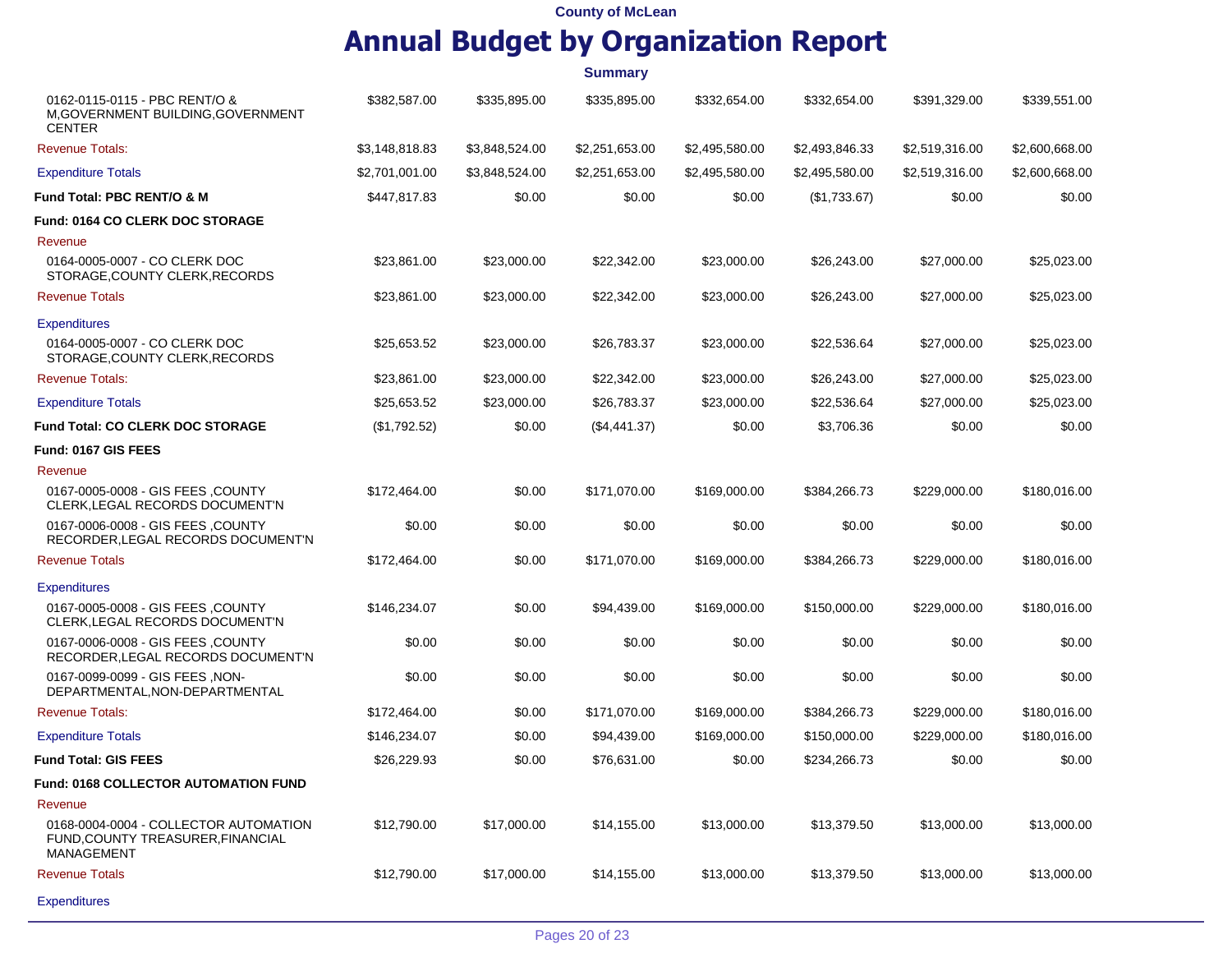|                                                                                                   |                |                | <b>Summary</b> |                |                |                |                |
|---------------------------------------------------------------------------------------------------|----------------|----------------|----------------|----------------|----------------|----------------|----------------|
| 0168-0004-0004 - COLLECTOR AUTOMATION<br>FUND, COUNTY TREASURER, FINANCIAL<br><b>MANAGEMENT</b>   | \$12,814.00    | \$17,000.00    | \$16,317.80    | \$13,000.00    | \$12,170.00    | \$13,000.00    | \$13,000.00    |
| <b>Revenue Totals:</b>                                                                            | \$12,790.00    | \$17,000.00    | \$14,155.00    | \$13,000.00    | \$13,379.50    | \$13,000.00    | \$13,000.00    |
| <b>Expenditure Totals</b>                                                                         | \$12,814.00    | \$17,000.00    | \$16,317.80    | \$13,000.00    | \$12,170.00    | \$13,000.00    | \$13,000.00    |
| Fund Total: COLLECTOR AUTOMATION FUND                                                             | (\$24.00)      | \$0.00         | (\$2,162.80)   | \$0.00         | \$1,209.50     | \$0.00         | \$0.00         |
| Fund: 0170 NEUTRAL SITE CUSTODY EXCH                                                              |                |                |                |                |                |                |                |
| Revenue                                                                                           |                |                |                |                |                |                |                |
| 0170-0016-0106 - NEUTRAL SITE CUSTODY<br>EXCH, CIRCUIT COURT, NEUTRAL SITE<br><b>CUSTODY EXCH</b> | \$41,330.00    | \$42,500.00    | \$41,845.00    | \$42,500.00    | \$40,112.00    | \$34,000.00    | \$34,000.00    |
| <b>Revenue Totals</b>                                                                             | \$41,330.00    | \$42,500.00    | \$41,845.00    | \$42,500.00    | \$40,112.00    | \$34,000.00    | \$34,000.00    |
| <b>Expenditures</b>                                                                               |                |                |                |                |                |                |                |
| 0170-0016-0106 - NEUTRAL SITE CUSTODY<br>EXCH, CIRCUIT COURT, NEUTRAL SITE<br><b>CUSTODY EXCH</b> | \$43,063.00    | \$42,500.00    | \$41,845.00    | \$42,500.00    | \$40,112.00    | \$34,000.00    | \$34,000.00    |
| <b>Revenue Totals:</b>                                                                            | \$41,330.00    | \$42,500.00    | \$41,845.00    | \$42,500.00    | \$40,112.00    | \$34,000.00    | \$34,000.00    |
| <b>Expenditure Totals</b>                                                                         | \$43,063.00    | \$42,500.00    | \$41,845.00    | \$42,500.00    | \$40,112.00    | \$34,000.00    | \$34,000.00    |
| Fund Total: NEUTRAL SITE CUSTODY EXCH                                                             | (\$1,733.00)   | \$0.00         | \$0.00         | \$0.00         | \$0.00         | \$0.00         | \$0.00         |
| <b>Fund: 0171 CHILDREN'S WAITING ROOM</b>                                                         |                |                |                |                |                |                |                |
| Revenue                                                                                           |                |                |                |                |                |                |                |
| 0171-0016-0105 - CHILDREN'S WAITING<br>ROOM, CIRCUIT COURT, CHILDREN'S WAITING<br><b>ROOM</b>     | \$25,798.00    | \$26,500.00    | \$26,095.00    | \$26,500.00    | \$25,044.00    | \$26,500.00    | \$24,500.00    |
| <b>Revenue Totals</b>                                                                             | \$25,798.00    | \$26,500.00    | \$26,095.00    | \$26,500.00    | \$25,044.00    | \$26,500.00    | \$24,500.00    |
| <b>Expenditures</b>                                                                               |                |                |                |                |                |                |                |
| 0171-0016-0105 - CHILDREN'S WAITING<br>ROOM, CIRCUIT COURT, CHILDREN'S WAITING<br><b>ROOM</b>     | \$33,000.00    | \$26,500.00    | \$26,500.00    | \$26,500.00    | \$26,499.96    | \$26,500.00    | \$24,500.00    |
| <b>Revenue Totals:</b>                                                                            | \$25,798.00    | \$26,500.00    | \$26,095.00    | \$26,500.00    | \$25,044.00    | \$26,500.00    | \$24,500.00    |
| <b>Expenditure Totals</b>                                                                         | \$33,000.00    | \$26,500.00    | \$26,500.00    | \$26,500.00    | \$26,499.96    | \$26,500.00    | \$24,500.00    |
| <b>Fund Total: CHILDREN'S WAITING ROOM</b>                                                        | (\$7,202.00)   | \$0.00         | $(\$405.00)$   | \$0.00         | (\$1,455.96)   | \$0.00         | \$0.00         |
| <b>Fund: 0401 NURSING HOME</b>                                                                    |                |                |                |                |                |                |                |
| Revenue                                                                                           |                |                |                |                |                |                |                |
| 0401-0090-0080 - NURSING HOME, NURSING<br>HOME, NURSING SERVICES                                  | \$0.00         | \$0.00         | \$0.00         | \$0.00         | \$0.00         | \$0.00         | \$0.00         |
| 0401-0090-0083 - NURSING HOME, NURSING<br>HOME, DIETARY                                           | \$0.00         | \$0.00         | \$0.00         | \$0.00         | \$0.00         | \$0.00         | \$0.00         |
| 0401-0090-0086 - NURSING HOME, NURSING<br>HOME, PLANT OPERATIONS/MAINT.                           | \$683.02       | \$0.00         | \$3,053.17     | \$0.00         | \$3,779.21     | \$0.00         | \$0.00         |
| 0401-0090-0087 - NURSING HOME, NURSING<br>HOME, GENERAL ADMINISTRATION                            | \$8,511,754.26 | \$9,777,565.00 | \$7,581,200.48 | \$9,846,837.00 | \$7,880,859.92 | \$8,987,285.00 | \$9,152,162.00 |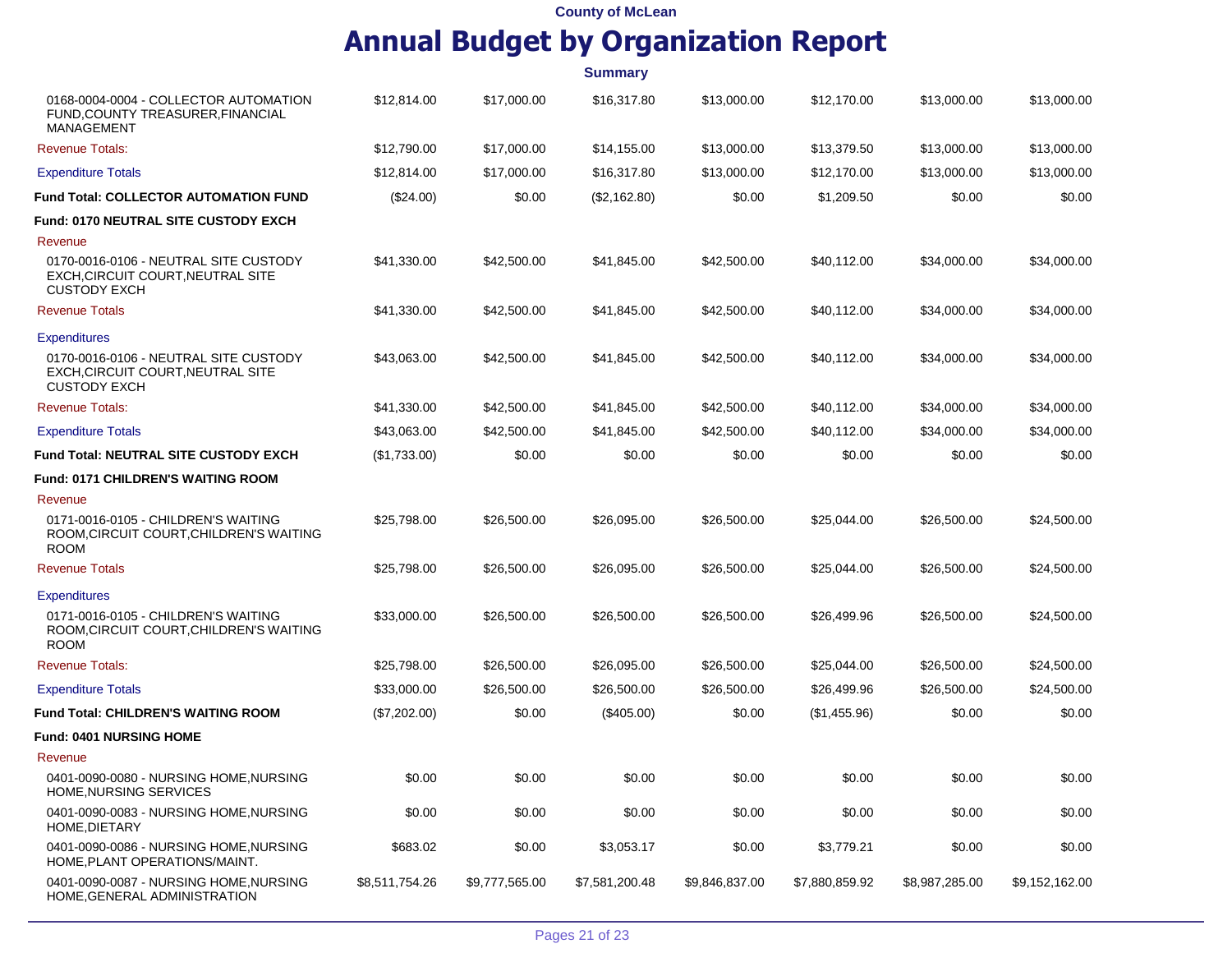|                                                                                                       |                  |                | <b>Summary</b>   |                |                  |                |                |
|-------------------------------------------------------------------------------------------------------|------------------|----------------|------------------|----------------|------------------|----------------|----------------|
| <b>Revenue Totals</b>                                                                                 | \$8,512,437.28   | \$9,777,565.00 | \$7,584,253.65   | \$9,846,837.00 | \$7,884,639.13   | \$8,987,285.00 | \$9,152,162.00 |
| <b>Expenditures</b>                                                                                   |                  |                |                  |                |                  |                |                |
| 0401-0090-0080 - NURSING HOME, NURSING<br>HOME, NURSING SERVICES                                      | \$4,749,079.10   | \$5,337,175.00 | \$4,506,671.93   | \$5,434,956.00 | \$4,580,367.82   | \$4,625,159.00 | \$4,820,361.00 |
| 0401-0090-0081 - NURSING HOME, NURSING<br>HOME, SOCIAL SERVICES                                       | \$157,999.58     | \$175,292.00   | \$224,976.99     | \$181,854.00   | \$232,470.75     | \$145,016.00   | \$143,659.00   |
| 0401-0090-0082 - NURSING HOME, NURSING<br>HOME, ACTIVITIES                                            | \$161,176.88     | \$159,893.00   | \$172,363.06     | \$165,631.00   | \$174,161.37     | \$173,307.00   | \$175,787.00   |
| 0401-0090-0083 - NURSING HOME, NURSING<br>HOME, DIETARY                                               | \$1,192,133.93   | \$1,184,233.00 | \$1,181,201.07   | \$1,208,662.00 | \$1,186,892.48   | \$1,211,240.00 | \$1,240,462.00 |
| 0401-0090-0084 - NURSING HOME, NURSING<br>HOME, LAUNDRY                                               | \$25,247.56      | \$31,000.00    | \$17,563.51      | \$36,000.00    | \$15,962.26      | \$36,000.00    | \$35,280.00    |
| 0401-0090-0085 - NURSING HOME, NURSING<br>HOME, DOMESTIC SERVICES                                     | \$585,135.41     | \$621,012.00   | \$620,874.22     | \$624,361.00   | \$610,219.37     | \$626,883.00   | \$627,378.00   |
| 0401-0090-0086 - NURSING HOME, NURSING<br>HOME, PLANT OPERATIONS/MAINT.                               | \$542,288.36     | \$708,409.00   | \$615,974.02     | \$692,529.00   | \$650,203.83     | \$721,431.00   | \$691,403.00   |
| 0401-0090-0087 - NURSING HOME, NURSING<br>HOME, GENERAL ADMINISTRATION                                | \$2,125,920.31   | \$1,560,551.00 | \$1,270,298.66   | \$1,502,844.00 | \$1,540,326.77   | \$1,448,249.00 | \$1,417,832.00 |
| <b>Revenue Totals:</b>                                                                                | \$8,512,437.28   | \$9,777,565.00 | \$7,584,253.65   | \$9,846,837.00 | \$7,884,639.13   | \$8,987,285.00 | \$9,152,162.00 |
| <b>Expenditure Totals</b>                                                                             | \$9,538,981.13   | \$9,777,565.00 | \$8,609,923.46   | \$9,846,837.00 | \$8,990,604.65   | \$8,987,285.00 | \$9,152,162.00 |
| Fund Total: NURSING HOME                                                                              | (\$1,026,543.85) | \$0.00         | (\$1,025,669.81) | \$0.00         | (\$1,105,965.52) | \$0.00         | \$0.00         |
| Fund: 0450 ETSB SURCHARGE FUND/E-911                                                                  |                  |                |                  |                |                  |                |                |
| Revenue                                                                                               |                  |                |                  |                |                  |                |                |
| 0450-0098-0911 - ETSB SURCHARGE FUND/E-<br>911, ENHANCED 911 TELEPHONE, EMERGENCY<br>PHONE SYSTEM     | \$1,802,280.75   | \$1,825,541.00 | \$1,742,516.63   | \$1,825,541.00 | \$1,723,660.75   | \$1,825,541.00 | \$1,938,562.00 |
| <b>Revenue Totals</b>                                                                                 | \$1,802,280.75   | \$1,825,541.00 | \$1,742,516.63   | \$1,825,541.00 | \$1,723,660.75   | \$1,825,541.00 | \$1,938,562.00 |
| <b>Expenditures</b>                                                                                   |                  |                |                  |                |                  |                |                |
| 0450-0098-0911 - ETSB SURCHARGE FUND/E-<br>911, ENHANCED 911 TELEPHONE, EMERGENCY<br>PHONE SYSTEM     | \$2,089,916.28   | \$1,825,541.00 | \$1,524,451.15   | \$1,825,541.00 | \$1,493,182.13   | \$1,825,541.00 | \$1,938,562.00 |
| <b>Revenue Totals:</b>                                                                                | \$1,802,280.75   | \$1,825,541.00 | \$1,742,516.63   | \$1,825,541.00 | \$1,723,660.75   | \$1,825,541.00 | \$1,938,562.00 |
| <b>Expenditure Totals</b>                                                                             | \$2,089,916.28   | \$1,825,541.00 | \$1,524,451.15   | \$1,825,541.00 | \$1,493,182.13   | \$1,825,541.00 | \$1,938,562.00 |
| Fund Total: ETSB SURCHARGE FUND/E-911                                                                 | (\$287,635.53)   | \$0.00         | \$218,065.48     | \$0.00         | \$230,478.62     | \$0.00         | \$0.00         |
| Fund: 0452 METRO COMMUNICATIONS CTR                                                                   |                  |                |                  |                |                  |                |                |
| Revenue                                                                                               |                  |                |                  |                |                  |                |                |
| 0452-0030-0090 - METRO COMMUNICATIONS<br>CTR, METRO COMMUNICATION CTR., METRO<br><b>COMMUNICATION</b> | \$3,768,621.12   | \$2,854,970.00 | \$2,860,097.91   | \$2,921,636.00 | \$2,925,839.94   | \$2,946,419.00 | \$3,152,105.00 |
| <b>Revenue Totals</b>                                                                                 | \$3,768,621.12   | \$2,854,970.00 | \$2,860,097.91   | \$2,921,636.00 | \$2,925,839.94   | \$2,946,419.00 | \$3,152,105.00 |
| <b>Expenditures</b>                                                                                   |                  |                |                  |                |                  |                |                |
| 0452-0030-0090 - METRO COMMUNICATIONS<br>CTR, METRO COMMUNICATION CTR., METRO                         | \$3,623,895.44   | \$2,854,970.00 | \$2,857,503.56   | \$2,921,636.00 | \$3,060,842.86   | \$2,946,419.00 | \$3,152,105.00 |